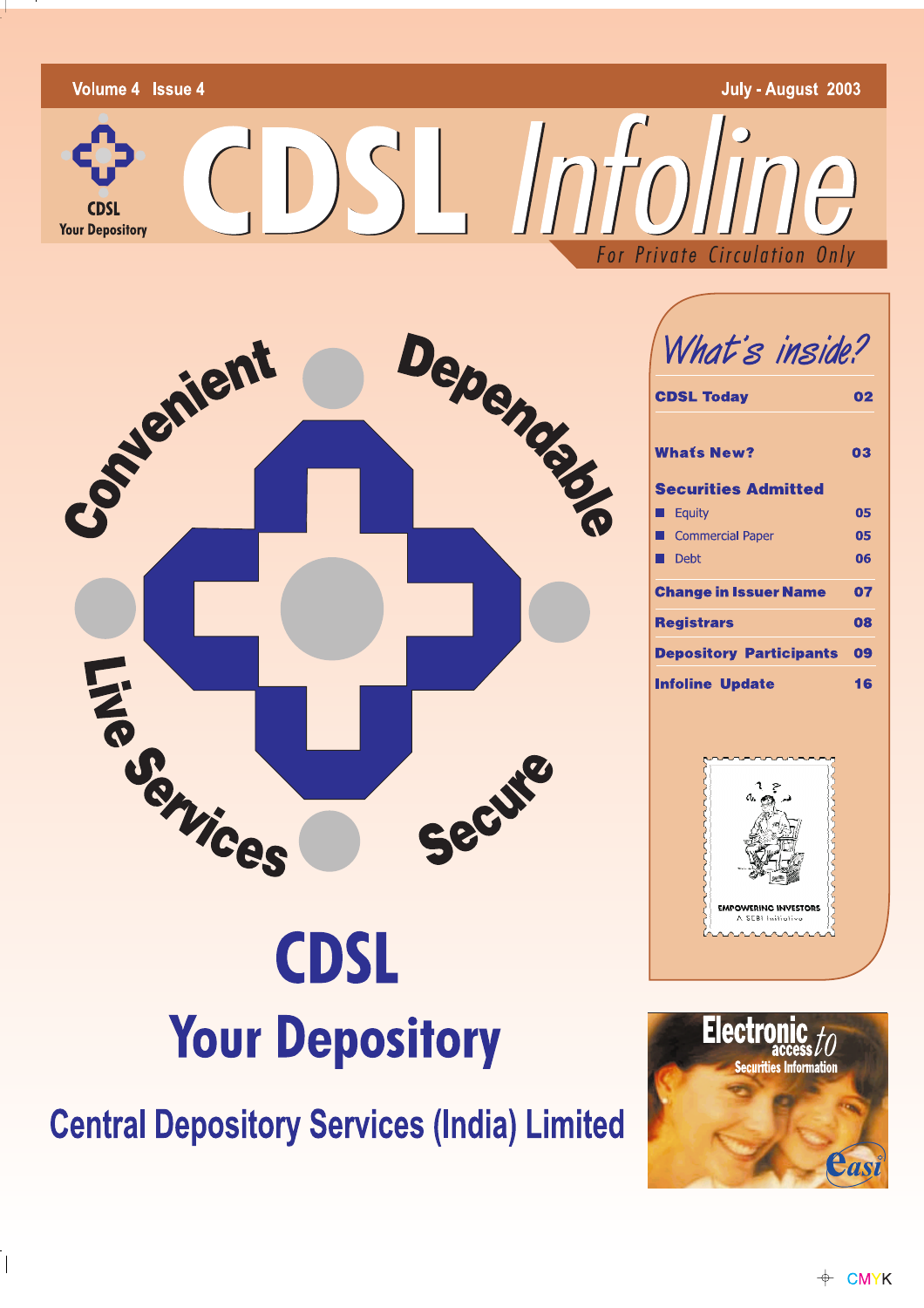# CDSL today : (as of 31.07.2003)

| <b>July 2003</b> | <b>July 2002</b> |
|------------------|------------------|
| 4688             | 4463             |
| 2629             | 1608             |
| 78               | 82               |
|                  |                  |
| 123              |                  |
| 21               | 8                |
|                  |                  |

### Securities Admitted

As on July 31, 2003, the equity of 4688 companies has been admitted into CDSL. Further, CDSL has also admitted 2629 debt instruments, like debentures and bonds, for dematerialisation.

# Depository Participants

As on July 31, 2003 CDSL has 203 DPs offering live depository services in 114 cities across 437 locations in the country.

|                                | <b>July 2003 July 2002</b> |     |
|--------------------------------|----------------------------|-----|
| <b>Depository Participants</b> | 203                        | 174 |
| <b>Branch-DPs</b>              | 250                        | 211 |
| <b>Cities</b>                  | 114                        | 104 |
| Locations                      | 437                        | 370 |

| <b>Securities in CDSL</b> | <b>July 2003</b> | <b>July 2002</b> |
|---------------------------|------------------|------------------|
| <b>Quantity (Crore)</b>   | 1064             | 585              |
| Value (Rs. in Crore)      | 61094            | 29107            |

### Dematerialisation

Over the last one year, the demat volume and value have increased by 81.88% and 109.89% respectively.

| <b>Settlement</b>    | <b>July 2003 July 2002</b> |      |
|----------------------|----------------------------|------|
| Quantity (Crore)     | 103                        | 62   |
| Value (Rs. in Crore) | 6825                       | 3367 |

# **Settlement**

Over the last one year, the settlement volume has increased by 66.12% and 102.70% respectively.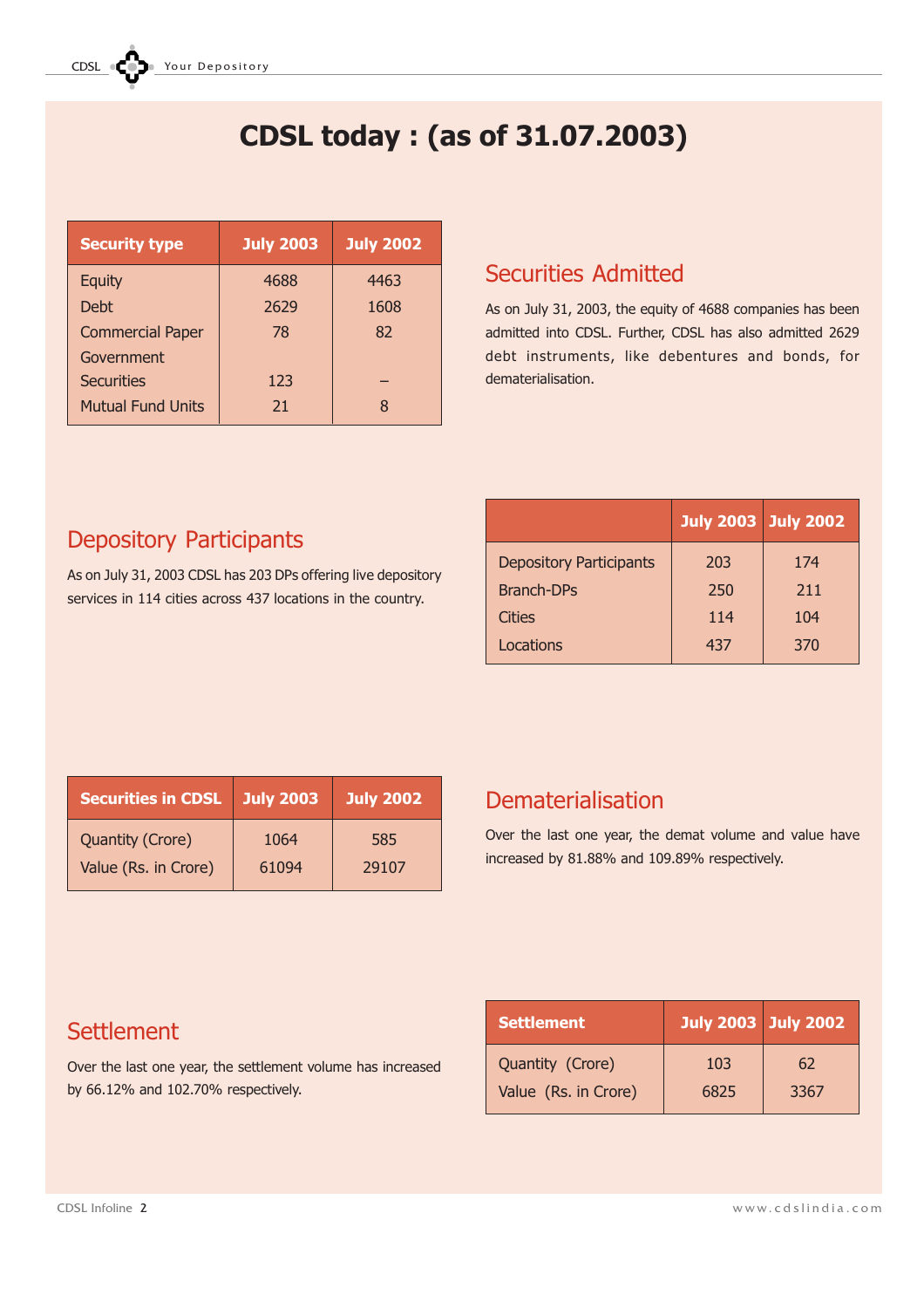## What's New?

### New Convenient Facility

In order to provide greater convenience to Depository Participants (DPs) while entering the 16 digit BO-ID in the CDSL system, CDSL has introduced changes in the "Demat", "Remat" and "BO Account Maintenance" modules. The BO-ID field has been split into two parts consisting of 8 digits each, i.e. the first 8 digits will indicate the "DP-ID" and next 8 digits will indicate the "Client-ID". The 8 digit DP-ID will be pre-populated and only the last digits of Client-ID would have to be entered, which will considerably reduce the DP's data entry efforts in the T+2 settlement scenario. This facility will also make it convenient for Beneficial Owners (BOs) to recollect their BO-IDs, as only the last 8 digits will now have to be provided to their DPs, in case of any queries.

### UTI-Mastershare to be made open-ended

Unit Trust of India has decided to convert its closeended Mastershare scheme to open-ended with effect from September 12, 2003. Existing investors can avail of the repurchase option without exit load from August 13, 2003 onwards. BOs should contact their DPs for any repurchase / redemption request.

### Statement of account through 'easi' facility

DPs are required to send statement of account to BOs at least once at the end of every month in respect of every account if there has been even a single transaction during the month and in any event once at the end of each financial year in respect of all other accounts". This clause will not be applicable for all such BOs who have registered for the easi facility and have also given a written consent to their DP, agreeing not to receive account statements in physical form. Since, the information available through easi to BOs is reproduced directly from CDSL's centralized database. the easi facility assures complete safety and accuracy of information to BOs. DPs will, however, send the statement of account on a quarterly basis to all such BOs registered for easi.

### Printing mnemonic on stationery used for communications with investors

SEBI has vide their letter IGG/CMK/13341/2003 dated July 10, 2003 intimated that all market participants shall print mnemonic on their stationery and use it widely in their communications with investors. The sample of the mnemonic is given below:



### Removal of pledge invocation acceptance charges:

CDSL has decided to drop the fees to its DPs for pledge invocation-acceptance with effect from 01-08-2003. Accordingly, the fees, charged by CDSL to its DPs for a Pledge / Unpledge / Invocation transaction will be as under:

| Sr<br>no. | Transaction                        | Charge in Rs.    | Payable by      |
|-----------|------------------------------------|------------------|-----------------|
| 1.        | Pledge<br>acceptance               | 12/- per request | Only<br>pledgor |
| 2.        | Unpledge<br>acceptance             | 12/- per request | Only<br>pledgor |
| 3.        | Pledge<br>Invocation<br>acceptance | Nil              | <b>NA</b>       |

### Pledge of Securities of NSE Members through **CDSL**

CDSL has received the approval of National Securities Clearing Corporation Limited (NSCCL) for pledging of securities pertaining to capital adequacy of NSE brokers, through CDSL. This approval coupled with CDSL's economical tariff structure will now permit and make it convenient for NSE brokers to route the pledge of such securities through CDSL.

### Change of Address procedure for BOs:

At the time of change / modification of address of a BO, DPs obtain the following documents from the BO

- 1. Letter / account modification form
- 2. Proof of address

On obtaining the above documents, the DP verifies the signature of the BO(s), updates the address in the CDSL system and sends an intimation letter to the BO at the new address. As a matter of additional precaution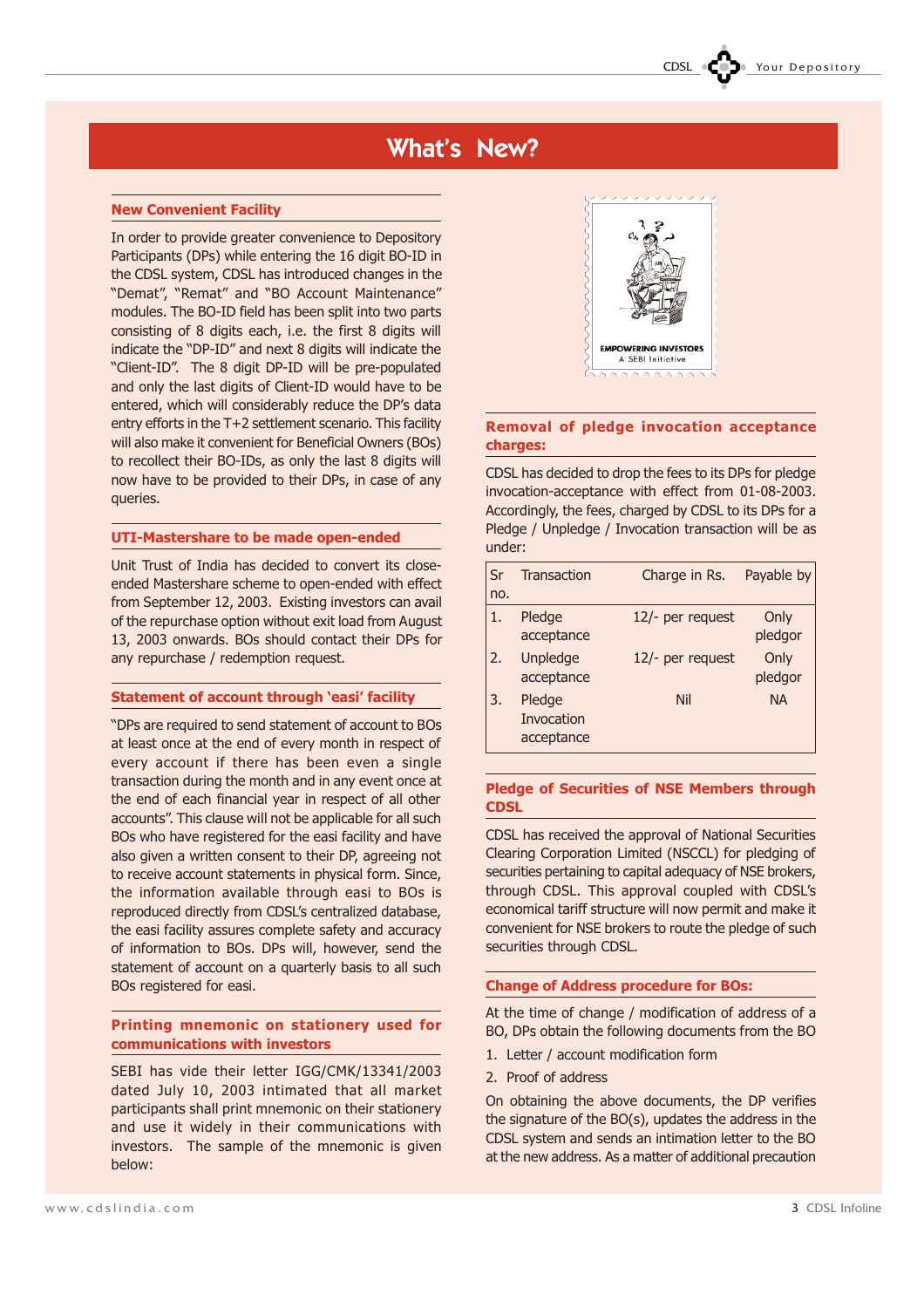and safety, after updating the new address in the CDSL system, the DP will now send a communication to the BO, confirming change of address, at both the old and the new address.

### Lock-out and suspension of work at AXC Computers Private Limited

AXC Computers Private Limited (AXC), (formerly known as

ABC Computers Private Limited) a Registrar and Transfer Agent (RTA), has declared a lockout and suspension of work. In view of the above, investors and DPs are requested not to generate any dematerialisation/ rematerialisation request for all client companies of AXC and not to send any documents to AXC till such time alternate arrangements are made by it's client companies. The list of the client companies of AXC is as under.

| Sr.<br><b>No</b> | <b>ISIN No.</b> | <b>Issuer Company</b>                               | Sr.<br><b>No</b> | <b>ISIN No.</b> | <b>Issuer Company</b>                                |
|------------------|-----------------|-----------------------------------------------------|------------------|-----------------|------------------------------------------------------|
| 1.               | INE417A01018    | AFT INDUSTRIES LIMITED                              | 18.              | INE582A01019    | NALCO CHEMICALS INDIA LIMITED                        |
| 2.               | INE449C01017    | ANDREW YULE & COMPANY LIMITED                       | 19.              | INE869A01010    | NARMADA GELATINES LIMITED                            |
| 3.               | INE221E01016    | <b>BIHAR HOTELS LIMITED</b>                         |                  |                 | <b>[FORMERLY SHAW WALLACE</b>                        |
| 4.               | INE340A01012    | BIRLA CORPORATION LIMITED                           |                  |                 | <b>GELATINES LTD]</b>                                |
|                  |                 | [FORMERLY BIRLA JUTE & INDS]                        | 20.              | INE228D01013    | ORISSA SPONGE IRON LIMITED                           |
| 5.               | INE471A01015    | <b>BIRLA VXL LIMITED</b>                            | 21.              | INE165B01011    | R.S.SOFTWARE (INDIA) LIMITED                         |
| 6.               | INE281A01018    | <b>CENTURY EXTRUSIONS LIMITED</b>                   | 22.              | INE849C01018    | SHALIMAR PAINTS LIMITED                              |
| 7.               | INE662B01017    | <b>CENTURY LAMINATING COMPANY</b><br><b>LIMITED</b> | 23.              | INE505E01012    | <b>SUNITA BONDS &amp; HOLDINGS</b><br><b>LIMITED</b> |
| 8.               | INE128A01011    | EVERREADY INDUSTRIES INDIA                          | 24.              | INE661A01011    | <b>SUPER FORGINGS &amp; STEELS LIMITED</b>           |
|                  |                 | <b>LIMITED</b>                                      | 25.              | INE484C01014    | TIDE WATER OIL COMPANY (INDIA)                       |
| 9.               | INE261A01010    | <b>IBP CO LIMITED</b>                               |                  |                 | <b>LIMITED</b>                                       |
| 10.              | INE260A01012    | <b>INDIA FOILS LIMITED</b>                          | 26.              | INE858C01019    | UNITED CREDIT LIMITED                                |
| 11.              | INE408B01015    | J J EXPORTS LIMITED                                 | 27.              | INE760D01015    | UNIWORTH INTERNATIONAL LIMITED                       |
| 12.              | INE893B01018    | J.J.SPECTRUM SILK LIMITED                           | 28.              | INE207A01013    | <b>UNIWORTH LIMITED</b>                              |
| 13.              | INE991E01014    | <b>KALYANPUR CEMENTS LIMITED</b>                    | 29.              | INE486C01019    | UNIWORTH TEXTILES LIMITED                            |
| 14.              | INE087A01019    | <b>KESORAM INDUSTRIES LIMITED</b>                   | 30.              | INE228A01027    | <b>USHA MARTIN I IMITED</b>                          |
| 15.              | INE880A01017    | <b>KESORAM TEXTILE MILLS LIMITED</b>                |                  |                 | [FORMERLY USHA BELTRON LTD]                          |
| 16.              | INE087D01013    | MAHARAJA SHREE UMAID MILLS                          | 31.              | INE765D01014    | WPIL LIMITED (FORMERLY                               |
|                  |                 | <b>LIMITED</b>                                      |                  |                 | WORTHINGTON PUMP INDIA LTD)                          |
| 17.              | INE805B01012    | MANGALAM TIMBER PRODUCTS                            | 32.              | INE490C01011    | YULE FINANCING & LEASING COMPANY                     |
|                  |                 | <b>LIMITED</b>                                      |                  |                 | <b>LIMITED</b>                                       |

### Dematerialisation of Government Securities (G-Sec)

Many entities like Issuer companies, Provident Fund trusts and banks have significant investments in Government Securities (G-Sec). These investments may still be maintained in physical certificate form. As desired by the Reserve Bank of India (RBI), CDSL is vigorously performing its role in facilitating the conversion of physical certificates of G-Secs held by various organizations, into demat mode.

Presently, most of the G-Secs issued by the Central and State Governments are available for demat. The process of dematerialization of G-Secs takes around 8-10 days. Once the G-Secs are dematerialized, half-yearly interest and redemption amount is disbursed to the investor by CDSL. Holding G-Secs in demat mode will enable investors to transfer securities instantaneously to a counter-party buyer

having a demat account with CDSL.

Another of the immediate advantages in dematerializing the physical G-Sec certificates is that the half-yearly interest is paid by CDSL to almost all the holders of G-Secs on the due date of interest payment. CDSL has been offering earlymorning delivery of the interest cheque, if it is of a value above Rs. 1 lakh, enabling encashment through high-value clearing.

Issuer companies and other entities are welcome to get their G-Secs dematerialized through CDSL.

For more details and clarifications, please contact Mr. C. S. Thakur on 9820389051 or send an e-mail message to preetir@cdslindia.com or chandrashekhart@cdslindia.com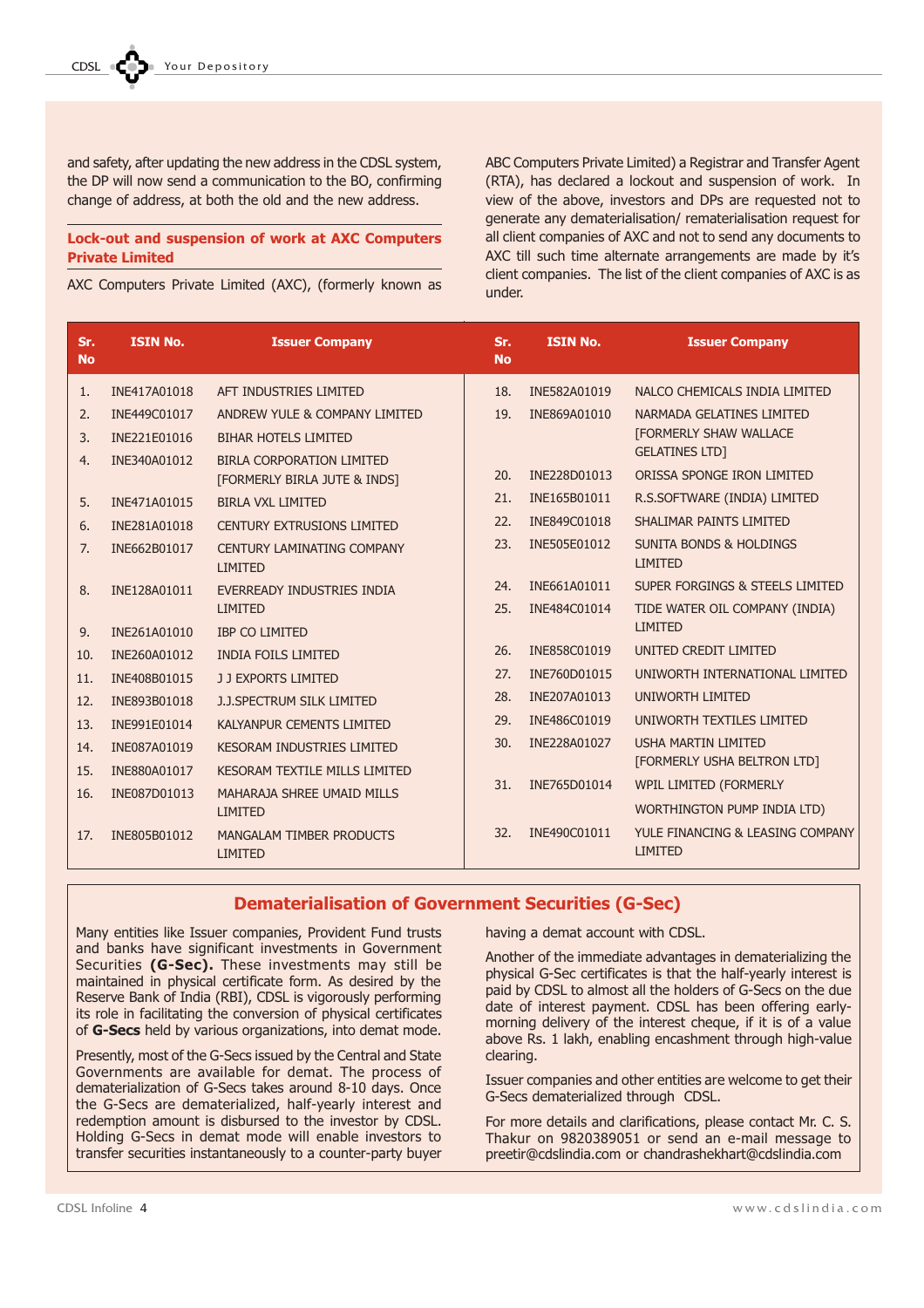# Listed Equities / Units admitted with CDSL during June - July 2003

| Sr.<br><b>No</b> | <b>ISIN No.</b> | <b>Issuer Name</b>                                       | Sr.<br><b>No</b> | <b>ISIN No.</b> | <b>Issuer Name</b>                                            |
|------------------|-----------------|----------------------------------------------------------|------------------|-----------------|---------------------------------------------------------------|
| 1                | INE098G01013    | Aircel Digilink India Ltd.                               | 12               | INE068G01016    | PSL Financial Services Ltd.                                   |
| 2                | INE073G01016    | Associated Alcohols & Breweries Ltd.                     | 13               | INE944F01010    | Radico Khaitan Ltd. (Formerly Abhishek                        |
| 3                | INE080G01011    | Continental Credit & Investments Ltd.                    |                  |                 | Cements Ltd.)                                                 |
| $\overline{4}$   | INE111F01016    | Darshak Ltd.                                             | 14               | INE074G01014    | Shiv Om Investment & Consultancy Ltd.                         |
| 5                | INE945F01017    | Deccan Gold Mines Ltd.<br>(Formerly Wimper Trading Ltd.) |                  |                 | (Formerly G Raj Financial Consultancy<br>$Ltd.$ )             |
| 6                | INE051G01012    | Denis Chem Lab Ltd.                                      | 15               | INE974F01017    | Sunshine Capital Ltd. (Formerly<br>Sunshine Capital (P) Ltd.) |
| 7                | INE036G01013    | Dhan Dhana Dhan Infotainment<br>Private Ltd.             | 16               | INE678F01014    | Synergy Multibase Ltd.                                        |
| 8                | INE059G01015    | Indo Rama Textiles Ltd.                                  | 17               | INE066G01010    | Tata Share Registry Ltd.                                      |
|                  |                 | (Formerly Indo Rama Projects &                           | 18               | <b>Debts</b>    | The Kolkata Municipal Corporation                             |
|                  |                 | Investments Ltd.) (Formerly Indo                         | 19               | INE844F01012    | Tonira Pharma Ltd.                                            |
|                  |                 | Rama Projects & Services Ltd.)                           | 20               | INE061G01011    | <b>Transworks Information Services Private</b>                |
| 9                | INE993A01018    | Man Industries (India) Ltd.                              |                  |                 | Ltd. (Formerly Teritex Holdings Private                       |
| 10               | INE099G01011    | Mittal Securities Finance Ltd.                           |                  |                 | Ltd.                                                          |
| 11               | INE048G01018    | Polyolefins Rubber Chemicals Ltd.                        | 21               | INE251F01010    | Vybra Automet Ltd.                                            |

### Companies, which have admitted commercial paper with CDSL

| Sr. No.        | <b>Issuer Name</b>                              | Sr. No. | <b>Issuer Name</b>                                   |
|----------------|-------------------------------------------------|---------|------------------------------------------------------|
| $\mathbf{1}$   | Aarti Industries Itd.                           | 32      | ICICI Securities and Finance Company Ltd.            |
| $\overline{2}$ | Add Pens Ltd.                                   | 33      | Indian Hotels Ltd.                                   |
| 3              | Alembic Ltd.                                    | 34      | Indian Oil Corporation Ltd.                          |
| $\overline{4}$ | Aventis Corpscience India Ltd.                  | 35      | Industrial Development Bank of India                 |
| 5              | Bajaj Auto Finance Limted                       | 36      | Infrastructure Leasing & Financial Services Ltd.     |
| 6              | Balkrishna Industries Ltd.                      | 37      | <b>INOX Air Products Ltd.</b>                        |
| $\overline{7}$ | Ballarpur Industries Ltd.                       | 38      | ITI Ltd.                                             |
| 8              | Balmer Lawrie & Company Ltd.                    | 39      | J K Industries Ltd.                                  |
| 9              | Bharat Petroleum Corporation Ltd.               | 40      | Larsen & Toubro Ltd. [L&T]                           |
| 10             | Birla Corporation Ltd.                          | 41      | Madras Cements Ltd.                                  |
| 11             | Birla Sun Life Securities Ltd.                  | 42      | Moser Baer India Ltd.                                |
| 12             | Cadilla Healthcare Ltd.                         | 43      | National Fertilizers Ltd.                            |
| 13             | Century Enka Ltd.                               | 44      | NRB Bearings Ltd.                                    |
| 14             | Cholamandalam Investment & Finance Company Ltd. | 45      | Omax Auto Ltd.                                       |
| 15             | Crompton Greaves Ltd.                           | 46      | Phillips Carbon Black Ltd.                           |
| 16             | Dalmia Cement (Bharat) Ltd.                     | 47      | Raymond Apparel Ltd.                                 |
| 17             | E. I. DuPont India Private Ltd.                 | 48      | Repro India Ltd.                                     |
| 18             | Elder Pharmaceuticals Ltd.                      | 49      | Shanska Cementation India Ltd.                       |
| 19             | Esab India Ltd.                                 | 50      | Sterlite Industries (India) Ltd.                     |
| 20             | Export-Import Bank of India                     | 51      | Suashish Diamonds Ltd.                               |
| 21             | Garware-Wall Ropes Ltd.                         | 52      | Sudarshan Chimical Industries Ltd.                   |
| 22             | German Remedies Ltd.                            | 53      | <b>TANFAC Industries Ltd.</b>                        |
| 23             | Global Trade Finance Private Ltd.               | 54      | Tata Chemicals Ltd.                                  |
| 24             | Grasim Industries Ltd.                          | 55      | Tata Honeywell Ltd.                                  |
| 25             | Gujarat Ambuja Cements Ltd.                     | 56      | Tata Telecom Ltd.                                    |
| 26             | Gujarat Ambuja Exports Ltd.                     | 57      | The Arvind Mills Ltd.                                |
| 27             | Hindustan Petroleum Corporation Ltd.            | 58      | The Bombay Burmah Trading Corporation Ltd.           |
| 28             | Hindusthan Seals Ltd.                           | 59      | The Zandu Pharmaceuticals Ltd.                       |
| 29             | Hughes Escorts Communications Ltd.              | 60      | Til Ltd.                                             |
| 30             | <b>ICICI Home Finance Company Limtied</b>       | 61      | Transamerica Apple Distribution Finance Private Ltd. |
| 31             | <b>ICICI Ltd.</b>                               | 62      | Ultramarine & Pigments Ltd.                          |
|                |                                                 |         |                                                      |

\*\* For details of Securities admitted on CDSL, please contact your DP or visit our website www.cdslindia.com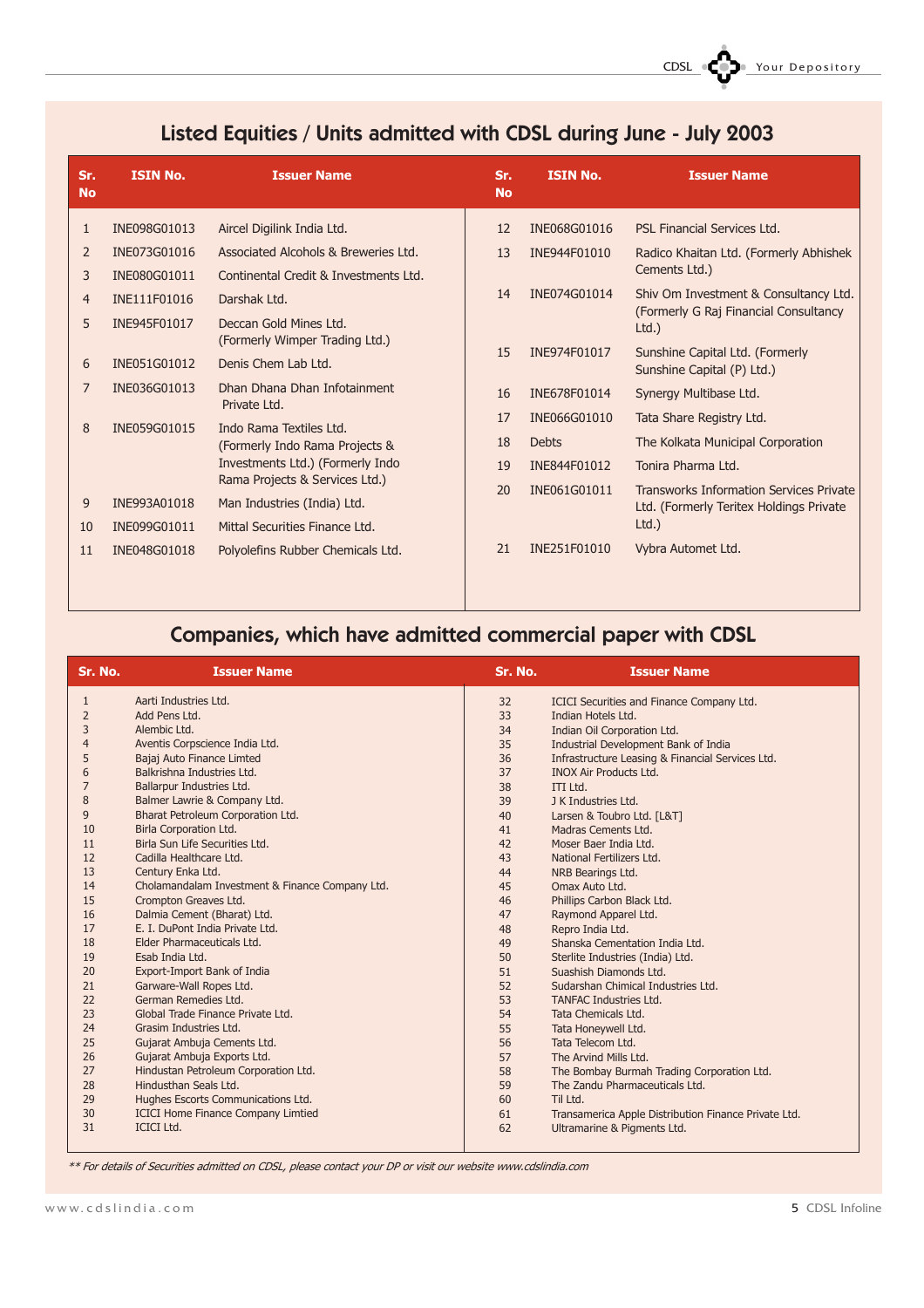CDSL **COD** Your Depository

# Companies, which have admitted debt with CDSL

| Sr. No.        | <b>Issuer Name</b>                                         | Sr. No.  | <b>Issuer Name</b>                                                         | Sr. No. | <b>Issuer Name</b>                               |
|----------------|------------------------------------------------------------|----------|----------------------------------------------------------------------------|---------|--------------------------------------------------|
| 1              | Aarti Industires Ltd.                                      | 46       | Glofame Cotspin Industries Ltd.                                            |         | Services Ltd.                                    |
| $\overline{2}$ | Adani Exports Ltd.                                         | 47       | GMR Infrastructure Ltd. (Formerly                                          | 87      | ING Vysya Bank Ltd.                              |
| 3              | Aksh Optifibre Ltd.                                        |          | <b>GMR Vasavi Infrastructure Finance Ltd.)</b>                             | 88      | Inox Air Products Ltd.                           |
| $\overline{4}$ | Allahabad Bank                                             |          | (Formerly Varalakshmi Vasavi Power                                         | 89      | Irama Estates Private Ltd.                       |
| 5              | Alok Textile Industries Ltd.                               |          | Projects Ltd.)                                                             | 90      | ITC Bhadrachalam Paperboards Ltd.                |
| 6              | Amforge Industries Ltd.                                    | 48       | Godavari Marathwada Irrigation                                             | 91      | ITI Ltd.                                         |
| $\overline{7}$ | Andhra Pradesh Power Finance                               |          | Development Corporation, Aurangabad                                        | 92      | Jain Irrigation Systems Ltd.                     |
|                | Corporation Ltd.                                           | 49       | Grasim Industries Ltd.                                                     | 93      | Jindal Steel & Power Ltd.                        |
| 8              | Andhra Pradesh State Financial                             | 50       | Grid Corporation of Orissa Ltd.                                            | 94      | Jindal Vijaynagar Steel Ltd.                     |
|                | Corporation                                                | 51       | Guajarat Narmada Valley Fertilizers                                        | 95      | Karnataka State Financial                        |
| 9              | Appollo Fibres Ltd.                                        |          | <b>Company Limted</b>                                                      |         | Corporation                                      |
| 10             | Ballarpur Industries Ltd.                                  | 52       | Gujarat Ambuja Cements Ltd.                                                | 96      | Kerala Power Finance Corporation                 |
| 11             | <b>Bank of Baroda</b>                                      | 53       | Gujarat Borosil Ltd.                                                       |         | Ltd.                                             |
| 12             | Bank of India                                              | 54       | Gujarat Gas Company Ltd.                                                   | 97      | Kesoram Industries Ltd.                          |
| 13             | Bank of Maharashtra                                        | 55       | Gujarat Industrial Investment                                              | 98      | Konkan Railway Corporation Ltd.                  |
| 14             | <b>Bank of Punjab</b>                                      |          | Coroporation Ltd.                                                          | 99      | KPL International Ltd.                           |
| 15             | <b>BASF India Ltd.</b>                                     | 56       | Gujarat State Energy Generation Ltd.                                       | 100     | Krishna Bhagya Jal Nigam Ltd.                    |
| 16             | <b>BASF Styrenics Private Ltd.</b>                         | 57<br>58 | Gujarat State Petronet Ltd.<br><b>GVK Industries Ltd.</b>                  | 101     | KSB Pumps Ltd.                                   |
| 17             | Bharat Forge Ltd.                                          |          |                                                                            | 102     | Lanco Kondapalli Power Private Ltd.              |
| 18             | Bharat Heavy Electricals Ltd.                              | 59<br>60 | <b>Haren Textiles Limted</b><br>Hero Briggs & Stratton Auto                | 103     | Larsen & Toubro Ltd.                             |
| 19             | Bharat Sanchar Nigam Ltd.                                  |          | Priavate Ltd.                                                              | 104     | Leaseplan India Ltd.                             |
| 20             | Bharti Mobile Ltd.                                         | 61       | Hindalco Industries Ltd.                                                   | 105     | LIC Housing Finance Ltd.                         |
| 21             | BOC India Ltd.                                             |          |                                                                            | 106     | Livewell Home Finance Ltd.                       |
| 22             | Borosil Glass Works Ltd.                                   | 62       | Hindustan Aeronautics Ltd.                                                 | 107     | Lokhandwala Hotels Private Ltd.                  |
| 23             | <b>BPL Mobile Comminuctions Ltd.</b>                       | 63       | Hindustan Construction Company Ltd.                                        | 108     | Lupin Ltd.                                       |
| 24             | Canara Bank                                                | 64       | Hindustan Copper Ltd.                                                      | 109     | Madhya Pradesh Financial                         |
| 25             | Carborundum Universal Ltd.                                 | 65       | Hindustan Lever Ltd.                                                       |         | Corporation                                      |
| 26             | CEAT Ltd.                                                  | 66       | Hindustan Petroleum Corporation Ltd.                                       | 110     | Madras Cements Ltd.                              |
| 27             | Central Bank of India                                      | 67       | HMT Ltd.                                                                   | 111     | Maharashtra Krishna Valley                       |
| 28             | Centurion Bank Ltd.                                        | 68       | Housing and Urban Development                                              |         | <b>Development Corporation</b>                   |
| 29             | Century Enka Ltd.                                          |          | Corporation Ltd.<br><b>Housing Development Finance</b>                     | 112     | Maharashtra State Financial                      |
| 30             | Century Textiles and Industries Ltd.                       | 69       | Corporation Ltd.                                                           |         | Corporation                                      |
| 31             | Cholamandalam Investment & Finance                         | 70       | <b>ICICI Bank Ltd.</b>                                                     | 113     | Maharashtra State Road                           |
|                | Company Ltd.                                               | 71       | <b>ICICI Ltd.</b>                                                          |         | Development Corporation Ltd.                     |
| 32             | Core Emballage Ltd.                                        | 72       | <b>ICICI Securities &amp; Finance Company</b>                              | 114     | Mahavir Spinning Mills Ltd.                      |
|                | (Formerly Core Biotech Ltd.)                               |          | Ltd.                                                                       | 115     | Mahindra & Mahindra Ltd.                         |
|                | (Formerly Growth Finance Ltd.)                             | 73       | IDBI Bank Ltd.                                                             | 116     | Majestic Auto Ltd.                               |
|                | (Formerly Growh Leasing & Finance                          | 74       | Idea Cellular Ltd.                                                         | 117     | Maruti Udyog Ltd.                                |
|                | Ltd.)                                                      |          | (Formerly Birla Tata AT & T Ltd.)                                          | 118     | Mercator Lines Ltd.                              |
| 33             | Coromandel Fertilizers Ltd.                                | 75       | IFCI Ltd.                                                                  | 119     | Mindteck (India) Ltd. (Formerly                  |
| 34             | Cyrus Investments Ltd.                                     | 76       | India Cements Ltd.                                                         |         | Hinditron Informatics Ltd.)<br>Moser Baer Ltd.   |
| 35             | Dalmia Cement (Bharat) Ltd                                 | 77       | Indian Aluminium Company Ltd.                                              | 120     |                                                  |
| 36             | Deepak Fertilisers and Petrochemicals                      | 78       | <b>Indian Farmers Fertiliser</b>                                           | 121     | N R Agarwal Industries Ltd.                      |
|                | Corporation Ltd.                                           |          | Cooperative Ltd.                                                           | 122     | Narmada Cement Company Ltd.                      |
| 37             | Dena bank                                                  | 79       | Indian Oil Corporation Ltd.                                                | 123     | Narmada Chematur Petrochemicals                  |
| 38             | Development Credit Bank Ltd.                               | 80       | <b>Indian Overseas Bank</b>                                                |         | Ltd.                                             |
| 39             | Dewan Housing Finance                                      | 81       | <b>Indian Railway Financial</b>                                            | 124     | National Aluminium Company Ltd.                  |
|                | Corporation Ltd.                                           |          | Corporation Ltd.                                                           | 125     | National Bank for Agriculture and                |
| 40             | Essar Oil Ltd.                                             | 82       | Indian Rayon and Industries Ltd.                                           |         | Rural Development<br>National Fertilizers Ltd.   |
| 41             | Essar Steel Ltd.                                           | 83       | Indo Gulf Corporation Ltd.                                                 | 126     |                                                  |
| 42             | Export-Import Bank of India                                |          |                                                                            | 127     | National Housing Bank                            |
|                | Fibcom India Ltd.                                          | 84       | Indo Rama Synthetics (India) Ltd.                                          | 128     | National Hydroelectric Power<br>Corporation Ltd. |
| 43             |                                                            |          |                                                                            |         |                                                  |
| 44<br>45       | Floatglass India Ltd.<br>Global Trade Finance Private Ltd. | 85<br>86 | Industrial Development Bank of India<br>Infrastructure Leasing & Financial | 129     | National Textile Corporation Ltd.                |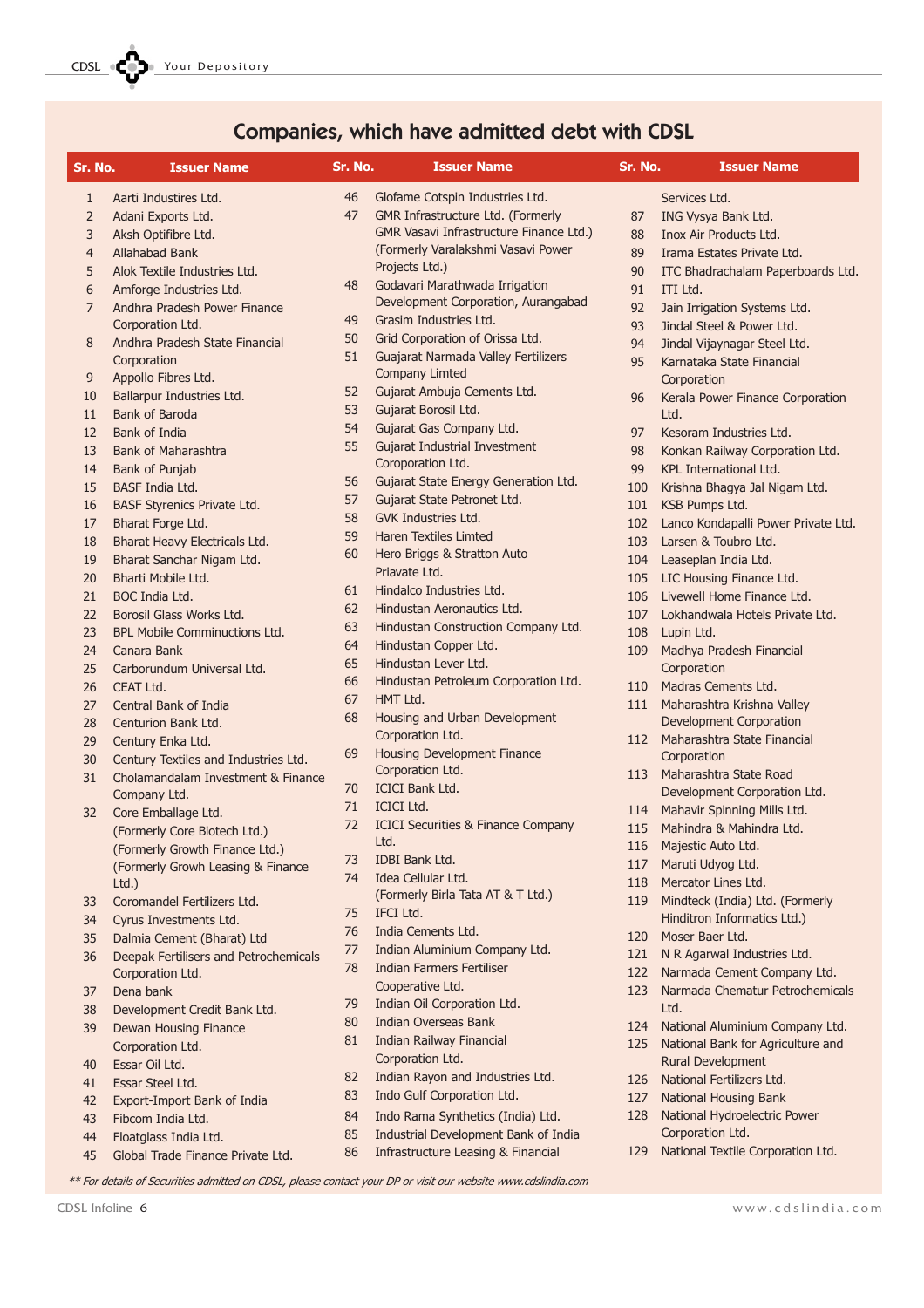| Sr. No. | <b>Issuer Name</b>                     | Sr. No. | <b>Issuer Name</b>                | Sr. No. | <b>Issuer Name</b>                 |
|---------|----------------------------------------|---------|-----------------------------------|---------|------------------------------------|
|         |                                        |         |                                   |         |                                    |
| 130     | <b>National Thermal Power</b>          | 159     | Silverline Technologies Ltd.      | 187     | The Arvind Mills Ltd.              |
|         | Corporation Ltd.                       | 160     | SKF Bearings India Ltd.           | 188     | The Bank of Rajasthan Ltd.         |
| 131     | Neelachal Ispat Nigam Ltd.             | 161     | Small Industrial Development      | 189     | The Catholic Syrian Bank Ltd.      |
| 132     | Neyveli Lignite Corpration Ltd.        |         | Bank of India                     | 190     | The Federal Bank Ltd.              |
| 133     | Nirma Ltd.                             | 162     | South Asian Petrochem Ltd.        |         | (Formerly Travancore Federal       |
| 134     | <b>Nishkalp Investments</b>            | 163     | Southern Electricity Supply       |         | Bank Ltd.)                         |
|         | & Trading Co Ltd.                      |         | Company of Orissa Ltd.            | 191     | The Indian Seamless Metal          |
| 135     | Noida Toll Bridge Company Ltd.         | 164     | Srei International Finance Ltd.   |         | Tubes Ltd. (Formerly Kalyani       |
| 136     | North Eastern Electric Power           | 165     | State Bank of Hyderabad           |         | Seamless Tubes Ltd.)               |
|         | Corporation Ltd.                       | 166     | State Bank of India               | 192     | The Kolkata Municipal Corporation  |
| 137     | North Eastern Electricity Supply       | 167     | State Bank of Indore              | 193     | The Paper Products Ltd.            |
|         | Company of Orissa Ltd.                 | 168     | State Bank of Travancore          | 194     | The South Indian Bank Ltd.         |
| 138     | Nuclear Power Corporation Ltd.         | 169     | Steel Authority of India Ltd.     | 195     | Thomson Press (India) Ltd.         |
| 139     | Oriental Bank of Commerce              | 170     | Sterlite Industries (India) Ltd.  | 196     | Torrent Pharmaceuticals Ltd.       |
| 140     | Orissa Polyfibres Ltd.                 | 171     | Sterlite Opportunities and        | 197     | <b>UCO Bank</b>                    |
| 141     | Panatone Finvest Ltd.                  |         | Ventures Ltd.                     | 198     | Union Bank of India                |
| 142     | Phillips Carbon Black Ltd.             | 172     | Surya Roshni Ltd.                 | 199     | United Western Bank Ltd.           |
| 143     | Power Finance Corporation Ltd.         | 173     | Syndicate Bank                    | 200     | UTI Asset Management Company       |
| 144     | Power Grid Corporation of India Ltd.   | 174     | Tamil Nadu Industrial Development |         | Private Ltd. - Administrator of    |
| 145     | Prism Cement Ltd.                      |         | Corporation Ltd.                  |         | Specified Undertaking of Unit      |
| 146     | PSL Holdings Ltd.                      | 175     | Tamil Nadu Petroproducts Ltd.     |         | Trust of India                     |
| 147     | Punjab & Sind Bank                     | 176     | Tamil Nadu Road Development       | 201     | UTI Bank Ltd.                      |
| 148     | Punjab National Bank                   |         | Company Ltd.                      | 202     | Vanasthali Textile Industries Ltd. |
| 149     | Rajasthan State Industrial Development | 177     | Tata Chemicals Ltd.               | 203     | Varun Shipping Company Ltd.        |
|         | & Investment Corporation Ltd.          | 178     | Tata Engineering and Locomotive   | 204     | Vijaya Bank                        |
| 150     | Raymond Ltd.                           |         | Company Ltd. [TELCO]              | 205     | Welspun Gujarat Stahl Rohren Ltd.  |
| 151     | Recron Synthetics Ltd.                 | 179     | Tata Finance Ltd.                 | 206     | Welspun India Ltd.                 |
| 152     | Reliance Capital Ltd.                  | 180     | Tata Industries Ltd.              | 207     | Welspun Syntex Ltd.                |
| 153     | Reliance Industries Ltd.               | 181     | Tata International Ltd.           | 208     | <b>Western Electricity Supply</b>  |
| 154     | Reliance Petroleum Ltd.                | 182     | Tata Investment Corporation Ltd.  |         | Company of Orissa Ltd.             |
| 155     | Sardar Sarovar Narmada                 | 183     | Tata Power Company Ltd.           | 209     | Whirlpool of India Ltd.            |
|         | Nigam Ltd.                             | 184     | Tata SSL Ltd.                     | 210     | Wockhardt Life Sciences Ltd.       |
| 156     | Shamken Multifab Ltd.                  | 185     | Tata Tea Ltd.                     | 211     | Wockhardt Ltd.                     |
| 157     | Shanti Gears Ltd.                      |         | (Formerly Tata Finlay Ltd.)       | 212     | <b>World Resorts Limted</b>        |
| 158     | Shree Rama Multi-Tech Ltd.             | 186     | Television Eighteen India Ltd.    | 213     | Zydus Cadilla Healthcare Ltd.      |
|         |                                        |         |                                   |         |                                    |

# Change in Issuer Name

| <b>ISIN No.</b> | <b>Old Name</b>                                                                     | <b>New Name</b>                             |
|-----------------|-------------------------------------------------------------------------------------|---------------------------------------------|
| INE900C01027    | <b>JBM Tools Limited</b>                                                            | Automotive Stampings And Assemblies Limited |
| INE295A01018    | <b>Eternit Everest Limited</b>                                                      | Everest Industries Limited                  |
| INE601C01013    | Kirloskar Electrodyne Limited                                                       | Envair Electrodyne Limited                  |
| INE622E01015    | <b>NCS Gayatri Sugars Limited</b>                                                   | Gayatri Sugars Limited                      |
| INE945F01017    | Wimper Trading Limited                                                              | Deccan Gold Mines Limited                   |
| INE028B01011    | Sharon Pharma Chem Limited                                                          | Sharon Bio-Medicine Limited                 |
| INE095C01018    | Vasparr Containeurs Limited                                                         | Yashraj Containeurs Limited                 |
| INE863C01019    | Hittco Online Technologies Limited                                                  | <b>Hittco Tools Limited</b>                 |
| INE901F01010    | International Paper Food Services Packaging Limited                                 | Plus Paper Foodpac Limited                  |
| INE479B01016    | Sahara India Media Communication Limited<br>Sahara India Mass Communication Limited |                                             |
| INE527A01014    | <b>GKN Driveshafts (India) Limited</b>                                              | GKN Driveline (India) Limited               |
| INE177B01016    | <b>Mascot Systems Limited</b>                                                       | <b>iGATE Global Solutions Limited</b>       |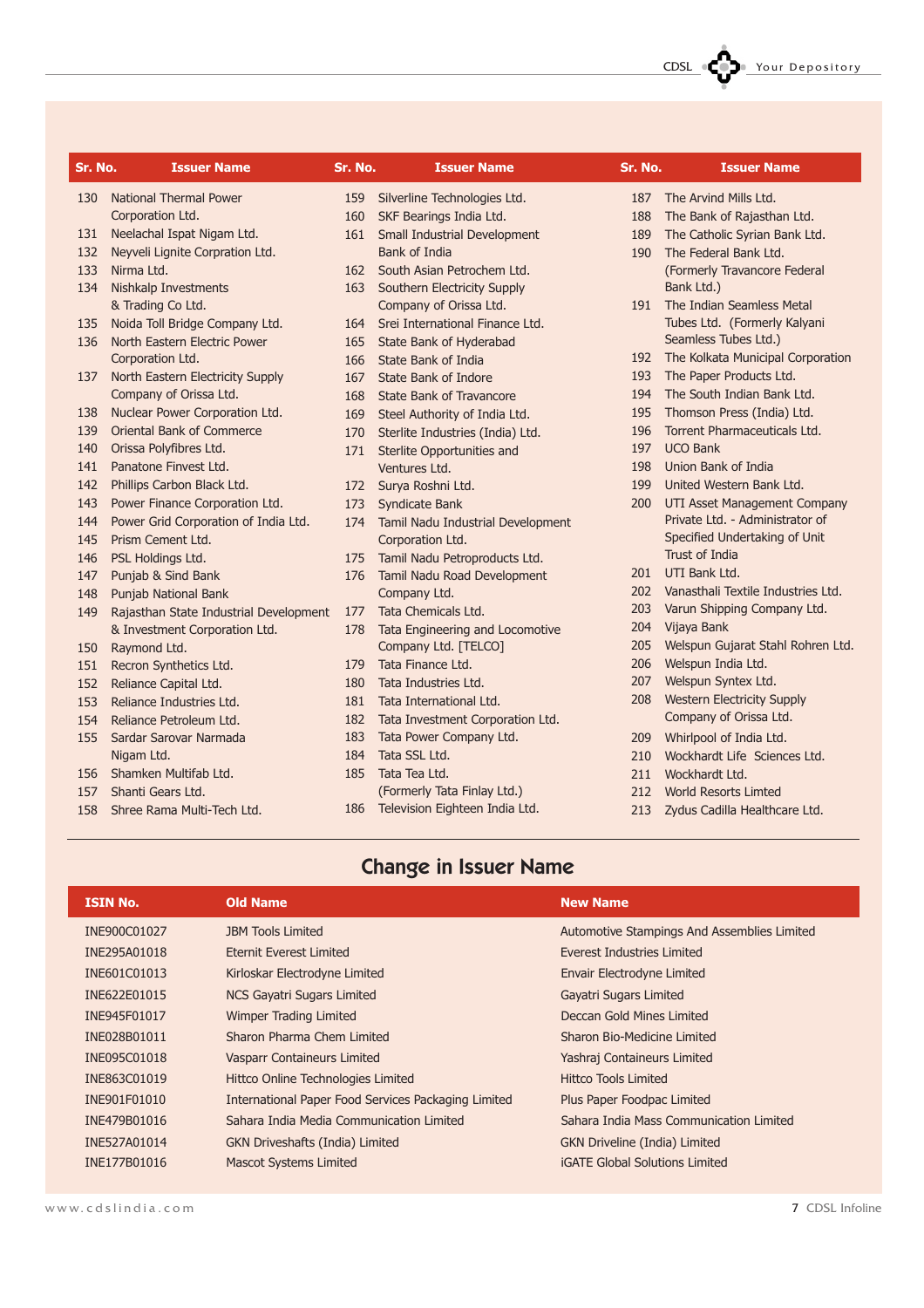### Registrars connected with CDSL

AOK In-House Share Registry 011-25792012/13/14/15 inhouse@bol.net.in Aarthi Consultants Private Limited 040-7633716/4445/7642217 aarcons@hd2.dot.net.in ABC Computers Private Limited 033-24832972/24731163/5362 abccomp.cal@vsnl.com Abhipra Capital Limited 011-227249773/4/27458527 abhinav@abhipra.com ABS Consultants Private Limited 033-22430153 absconsult@caltiger.com Adroit Corporate Services Private Limited 022-28502748/2690 4102 adroits@vsnl.net Alankit Assignments Limited O11-2354 5773/5774 alankit@alankit.net Alpha Systems Pvt. Ltd. 080-3460815-818 alfint@bgl.vsnl.net.in, sridhar@123alpha.com AMI Computers (I) Limited 033-22812435/36 amicomputers@vsnl.com Amtrac Management Services Limited 0253-354032/350741 amtrac@bom3.vsnl.net.in Ankit Consultancy Pvt. Ltd. 0731-491298 ankitind@sancharnet.in Beetal Financial And Computer Services (P) Ltd 011-26232390/1990 beetal@rediffmail.com Bigshare Services Pvt. Ltd. 022-28560652-3/28523474 bigshare@bom7.vsnl.net.in C B Management Services Pvt. Limited 033-22806692/94/22802486/2937 cbmsl1@cal2.vsnl.net.in Cameo Corporate Services Limited 044-28460390-94/28460425 cameosys@satyam.net.in, cameo@cameoindia.com Canbank Computer Services Limited 080-2872461/62/2521 ccslrnt@bgl.vsnl.net.in / ccslrnt@vsnl.com CIL Securities Limited 040-3203155/3149 advisor@cilsecurities.com, advisors@cilsecurities.com Computech International Limited 011-6105752 computec@del2.vsnl.net.in Computech Sharecap Limited 022-2671824-7 Computer Age Management Services Ltd 040-8293292 camslh@camsonline.com Computronics Financial Services (I) Ltd

022-27619579/41/23 cfsl@lipidata.com Dakshin Consultants (P) Ltd 044-23399000 dakshinindia@rediffmail.com Data Software Research Company Pvt. Ltd. 044-4833738/4487/4801664 drsnd@mds.vsnl.net.in Datamatics Financial Software & Services Limited 022-28305901/28375519/24 sanjeev@dfssl.com Dynamic Superways & Exports Limited 022-28918257/28937793 dynaexp@roltanet.com EIH Limited 033-22485883/22206141 eihkv@calc.vsnl.net.in e-Serve International Limited 022-24146044/2413 2503 GNSA Investor Services (P) Ltd. 044-24662354 sharma@satyam.net.in ICICI Infotech Services Limited 022-27908040/27908028-47 aniruddhas@infotech.icici.com, rajanl@infotech.icici.com IIT Corporate Services Limited 022-28306790-1/28349976 Ikon Visions (P) Limited 040-3744138/374 4356 ikonvision@hotmail.com Indus Portfolio Pvt Ltd 011-25449862/57390/25172115 indshare@vsnl.net Integrated Enterprises (India) Limited 044-28140801 sureshbabu@iepindia.com Intime Spectrum Registry Ltd. 022-25923837/25923835 isrl@vsnl.com, helpline@intimespectrum.com Investor Services Of India Limited 022-27579636-43 isil\_y2000@yahoo.com Karvy Consultants Limited 040-23311968/23323049 esafe@karvy.com, phani@karvy.com Maheshwari Datamatics Pvt. Limited 033-22435029/5809/22482248 mdpl@cal.vsnl.net.in MAS Services Private Limited 011-2610 4142/4292/4326/8303 masserv@giasdl01.vsnl.net.in MCS Limited 022-28201785/86 mcsdemat@yahoo.com, mcsdemat@rediffmail.com Mennen Financial Services Limited 022-28728494/5143/28758137 sandeep@mennenfinance.com, mail@mennenfinance.com Mondkar Computers Private Limited 022-28366620/9704/28221966 milindm@bom5.vsnl.net.in

Nagarjuna Investor Services Limited 040-23358405/06 KedarBVP@nagarjuna.com Niche Technologies Private Limited 033-22357270/7271/3070 Pinnacle Shares Registry Private Ltd. 079-2204226/0591/0582/0338 dixit.parikh@arvindmills.com Purva Share Registry India Private Limited 022-22617957/22632967 info@busi-comp.com R & D Consultants Limited 022-22834347/74 rndcons@vsnl.net RCMC Share Registry (P) Limited 011-24692346/24601017 rcmc@theoffice.net S K Computers 033-22194815/24831875 agarwalskc@rediffmail.com SKDC Consultants Limited 0422-499856/494704/5962 vishen@eth.net Sartak Global Limited 0731-2523545/2526388 v\_pure@ruchigroup.com Satellite Corporate Services Pvt Ltd 022-26734262 scspl@bom7.vsnk.net.in Sathguru Management Consultants Pvt. Ltd 040-3356507/0586 sathguru@hd1.vsnl.net.in Sharepro Services 022-28202112/28392259 sharepro@vsnl.com Sharex (India) Private Limited 022-22641376/22702483/85 sharexindia@vsnl.com Sindhu Corporate Services Private Limited 040-27733478/27733485 scchadha@hotmail.com, sindhu\_corp@hotmail.com Skyline Financial Services Private Limited 011-26838501/26920625 snag@del6.vsnl.net.in, kapilarora\_us@yahoo.com Tata Consultancy Services 022-28861180 tcs\_corpoffice@mumbai.tcs.co.in Tata Share Registry Limited 022- 22844702/22886485 dp-admin@tatashare.com, mnparwani@tatashare.com Trident Investment & Portfolio Services Pvt. Ltd 044-4800886/484 4204 tips@vsnl.com UTI Investor Services Limited 022-28506305/28525633 mumbai@utiisl.co.in Venture Capital & Corporate Investments Ltd 040-3712250 Xl Softech Systems Limited 040-3553213-15 xlsoft@hd1.vsnl.net.in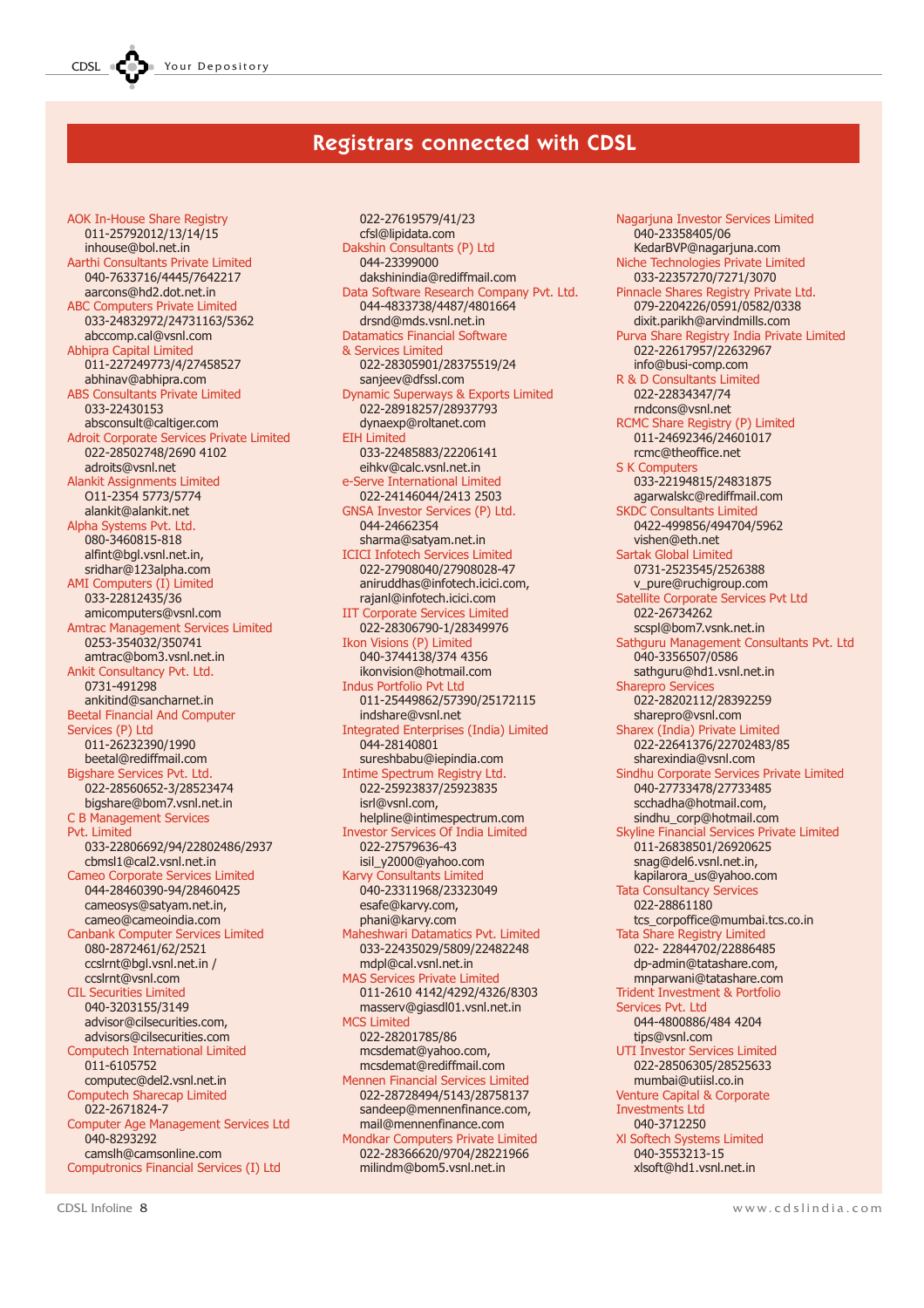### Depository Participants connected with CDSL

### ANDHERI

Anand Rathi Securities Pvt. Ltd. 022 56983737/022 56983700-01 demat@rathi.com

#### Bank Of India 022-26248178

C R Kothari And Sons Shares & Stock Brokers (P) Ltd

022-824 5719/022-824 5720 cr\_kothari\_cdsil@yahoo.co.in

IDBI Bank Ltd. 022 6977811-24 g\_subrahmanyam@idbibank.com

IIT Corporate Services Ltd. 022-6835599/1416/022-6831138 iitcsl@bom3.vsnl.net.in,iitsta @123india.com

Infrastructure Leasing & Financial Services Ltd.

022-2857 0965/022-28570970/954 ganesh.raikar@ilfsindia.com

Jitendra J. Bhabhera 022-6707601-4 bhabhera@vsnl.com

Kisan Ratilal Choksey Shares And Securities Pvt. Ltd.

022-6965555 krc@vsnl.com, Sharebank@krchoksey.com

Mangal Keshav Securities Ltd. 022-6351177 mkssbl@vsnl.com

The Greater Bombay Co-Operative Bank

Ltd. 022-8343695 gbcbdc1@roltanet.com

UTI Securities Ltd. 022-26941500/022-26941640-3 manish@utisec.com;meenal@utisel.com

**BANDRA** 

Oracle Securities Pvt. Ltd. 022-56935514/26402788 oracle\_securities@rediffmail.com

Total Securities Ltd. 022-6514095-98 pandya51271@rediffmail.com

ISJ Securities Pvt Ltd. 022-6408575

OTC Exchange Of India 022-

#### BORIVLI

Acme Shares & Stock Pvt Ltd 022-8912256/62 ashastri@vsnl.com

Motilal Oswal Securities Ltd 022-28996315/28990678 dsspl@bom3.vsnl.net.in

R N Patwa Share & Stock Brokers (P) Ltd. 022-8984679/8988619 Rkinvestment@mantraonline.com

Sam Global Securities Ltd. 022-8050972/8066373 cltanna@chandrakanttanna.com

### MUMBAI

**CHEMBUR** UTI Bank I td.

### 022-55979292-94

dp.operations@utibank.co.in, prasanna.acharya@utibank.co.in COLABA

Gupta Equities Pvt. Ltd. 022-2225607 gupta\_equities@vsnl.com

Sykes & Ray Equities (India) Ltd. 022-2040425/0392/2040426 sykes@bom5.vsnl.net.in,dp@sre.co.in

### DADAR

Maniput Investments Pvt. Ltd. 022-24158686 mebl@vsnl.net.in, info@magnumebroking.com

### FORT

Acme Shares & Stock Privte Ltd. 022-2335083/84 acme\_dp@yahoo.co.in

A.C.Choksi Share Brokers Pvt. Ltd. 022-2047654/44000 choksi@hathway.com

Advani Share Brokers Pvt. Ltd. 022-2671533 dharmesh@advanishares.com

Ajmera Associates Pvt Ltd 022-23403333 ashish@ajmeras.com

Amu Shares & Securities Ltd. 022-2653410/6989

B D Shah Securities Ltd. 022 2835543/2811817 bds@bdshah.com

B M Gandhi Securities Pvt Ltd 022-2676940/7435/2626708 bmgs@vsnl.com

022-2675746/5815/5997/2389 brjalan@vsnl.net

Babubhai Purushottamdas Stock Brokers

bpt074@hotmail.com

022-2626998/6956 boiagm@vsnl.com

022-2626748/1779

022-26533/37/2655502 ubagri@vsnl.com, onlyuttam@yahoo.com

BCB Brokerage Pvt Ltd 022-2374709-10 BCBcds@yahoo.com, anubagri@yahoo.com

Bhavik Rajesh Khandhar Shares & Stock Brokers Pvt Ltd 022-2075651 bhavikrk@bom5.vsnl.net.in

BNR Capital Services Pvt Ltd 022-2670029/2675155 bnrcapital@rediffmail.com

BOI Shareholding Ltd. 022-2723626/2723017 boisl@vsnl.com

C D Equisearch Pvt. Ltd. 022-2830653/2836593 cvd@vsnl.com, cvdesai@b om4.vsnl.net.in Centurion Bank Ltd.

022-2705036/37/38/39

Churiwala Securities Pvt. Ltd. 022-2670035/1713/1012 alokgbc@c-sec.com/tbse@c-sec.com

Deutsche Bank AG 022-2078453 sandeep.todi@db.com;sam.mathews @db.com

Dimensional Securities Pvt Ltd 022-56345722 mumbai@dimensional.co.in

Dindayal Biyani Stock Brokers Ltd. 022-22882266/4422/22871343 din\_stock@vsnl.0com

Enam Securities Pvt. Ltd. 022-2655535

Gandhi Securities & Investment Pvt Ltd 022-22663340-41 gsec@vsnl.com, dp@gsecin.com

Global Trust Bank Ltd. 022-2644920 cdsl@globaltrustbank.com

H T Nanavati Securities Pvt Ltd. 022-2650499/56341981-84/51 htnanavati@yahoo.com

Hasmukh Lalbhai Share Brokers Pvt Ltd 022-2723068/2722814 uchitharia@hotmail.com

Hem Securities Ltd. 022-266 6156/2666157 hsl@bol.net.in

IKAB Securities & Investment Ltd. 022-2310571 osl@bom5.vsnl.net.in

INA Stock Broking Co. Pvt. Ltd. 022-22723140/3694/22722681 purav\_fozdar@hotmail.com

Indusind Bank Ltd. 022-56366580-83 cdsl@indusind.com

Integrated Master Securities Ltd 022-2672987/23871/2318204/03 imslbom@vsnl.com

ISJ Securities Pvt. Ltd. 022-2616178/2674252 Isjain@datainfosys.net

Inventure Growth & Securities Ltd 022-2886851/417

Janata Sahakari Bank Ltd., Pune 022-263 0568/2630569

J G Shah Financial Consultants Pvt. Ltd. 022-2651688/3432/2694 ajay\_sha@vsnl.com

B R Jalan Securities Pvt. Ltd.

### Pvt Ltd 022-2651109/2700601/603

Bank Of India

Bank Of Maharashtra bomfortdp@vsnl.net

BCB Brokerage Pvt Ltd.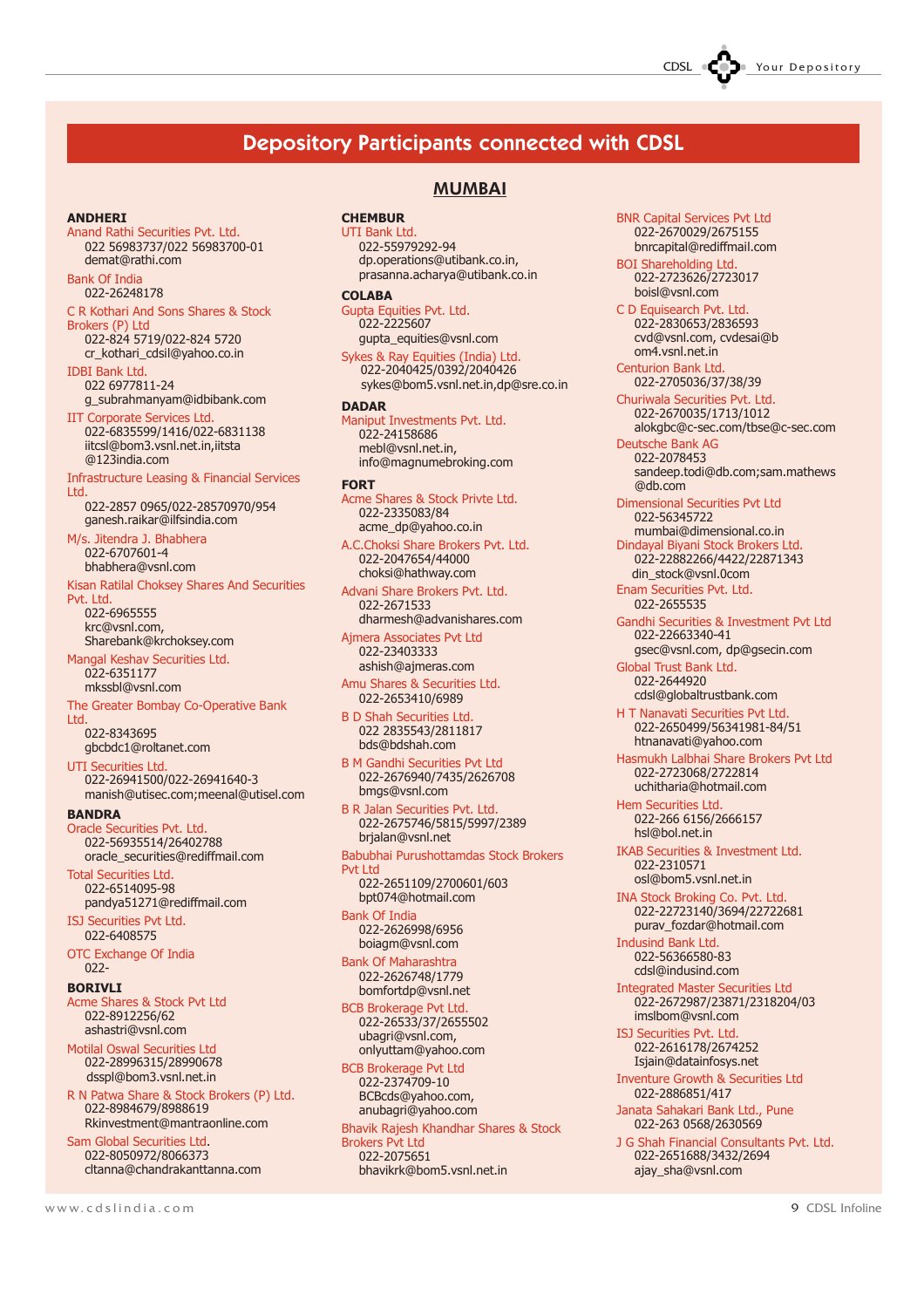JGA Shah Shares Brokers Pvt Ltd 022-2657350 jgashah@vsnl.net

Joindre Capital Services Ltd. 022-22662292/022-22623150 Cdsl@joindre.com

Jyoti Jain Investment & Finance Co Pvt Ltd 022-56334946/22721259 bhh\_securities@rediffmail.com

K Damani Securities Pvt Ltd 022-2652918/2694449 kkd020@hotmail.com

K Jayantilal Securities Pvt. Ltd. 022-56334219-20 kjay@bom4.vsnl.net.in

K M Jain Stock Brokers Pvt Ltd 022-2334978-79 kmjpl@bom5.vsnl.net.in

Kaji And Maulik Securities Pvt. Ltd. 022-2652164/4592/4350/4351 mlkaji@vsnl.com

Kantilal Chhaganlal Securities Pvt. Ltd. 022-2677917-22 kcspldp\_cdsl@yahoo.com

Kantilal Mangaldas Securities Pvt. Ltd. 022-2675282/2676500 kmsec@hotmail.com

Kaushik Shah Shares And Securities Ltd. 022-2874860/2844762 ksssl@bom8.vsnl.net.in

Khambatta Securities Ltd. 022-2664287 demat@khambattasecurities.com

LKP Shares & Securities Ltd 022-56351234 nitin\_lakhotia@lkpsec.com, demat@lkpsec.com

Malti Securities Pvt. Ltd. 022-2611268/0727/998 msl@vsnl.com

Mehta Vakil And Company Pvt. Ltd. 022-2652620/1082/2678748

MLR Securities Pvt. Ltd. 022-22630125-6 mlrsecurities@hotmail.com

Mother India Securities Pvt Ltd 022-2876431-32/2811703-04 mispl@bom3.vsnl.net.in

Motilal Oswal Securities Ltd. 022-2675494/2676838 niwas@bom3.vsnl.net.in

Motilal Oswal Securities Ltd. 022-56391355/56351180 helpdesk@motilal oswal.com

Navkar Shares & Stock Brokers Pvt Ltd. 022-2722118 pradip@wilnetonline.net

Nirmal Bang Securities Pvt. Ltd. 022-2641234/2652111 nirmal\_cds@rediffmail.com

Oriental Bank Of Commerce 022-2674579/6066/1751 bm0643@obc.co.in

Prarup Shares & Stock Brokers Pvt. Ltd. 022-2826940-42/2884358 Prarup@bom5.vsnl.net.in

Pratibhuti Viniyog Ltd. 022-22701021-22 onlinehelp@pratibhuti.com Pratik Stock Vision Pvt Ltd. 022-2644793-95 psvpl@hotmail.com

Pruthvi Brokers & Share Holdings Pvt Ltd 022-2721177/2721188 pbsh@vsnl.ini

R B K Share Broking Ltd. 022-2651529/2646/2623499 rbk@rbksbl.com

R M Share Trading Pvt. Ltd. 022-2656034/2625194

R N Patwa Share & Stock Brokers (P) Ltd 022-22721951 ohpl@vsnl.com

R R S Shares & Stock Brokers Pvt Ltd 022-56330456/22679055/674 rrsshares@satyam.net.in

Renaissance Securities Ltd. 022-2721213/2632/2308228 rsecure@giasbm01.vsnl.net.in

S P Jain Securities Pvt. Ltd. 022-2314108-9 spjain@roltanet.com

Saikripa Securities Ltd. 022-2381744-5 dpservices@saikripa.co.in

Sam Global Securities Ltd. 022-2652422/2676468

Sam Global Securities Ltd 022-2654252/57/4590 anu1@vsnl.com, rakesh\_samdp@hotmail.com

M/s. Sanjay C. Baxi 022-2653872/3812

Saurashtra Capital Services Pvt Ltd 022-22817483/85/7488 info@saurashtracapital.com

Shilpa Stock Brokers Pvt. Ltd. 022-2624220/1 shilpa@hathway.com

Sino Securities Pvt Ltd 022-2334811-14 jayem@bom3.vsnl.net.in

SMIFS Securities Ltd. 022-2658027/28/8041 smifsop@bom5.vsnl.net.in; demat@smifs.com

SPS Share Brokers Pvt. Ltd. 022-2675556/1335/4305 spshares@vsnl.com

Standard Chartered Bank 022-22020351/22829753 Custody.Mumbai@in. standardchartered.com

Sunidhi Consultancy Services Pvt.Ltd 022-2631417/2631418 scs\_dp@rediffmail.com, scs\_dp@homail.com

Suresh Rathi Securities Pvt. Ltd. 022-2624787/1086 srsplcdsl@yahoo.com, lalit\_mundra@hotmail.com

Sushil Finance Consultants Ltd. 022-2386000/2664770 dp@sushilfinance.com

SVV Shares & Stock Brokers Pvt. Ltd. 022-2723133/35/3138 svvdp12000@hotmail.com

### The Omniscient Securities Pvt Ltd.

022-2722379-82 kamlesh\_shroff@hotmail.com, info@omniscientsecurities.com The United Western Bank Ltd.

022-2884309-11/31-32 Union Bank Of India

022-2674115 unionmsm@bol.net.in

Vijan Share & Securities Pvt. Ltd. 022-2692217/2218

VNS Finance & Capital Services Ltd. 022-22676525/22693283 vnsfincap@yahoo.in

Wallfort Share & Stock Brokers Ltd. 022-2072298/2177 wallfort@bom7.vsnl.net.in

Wellworth Shares And Stock Broking Ltd 022-2675758/0365/2700411 wellwrth@vsnl.com

**GHATKOPAR** 

Bank Of Baroda 022-5116899/6717/514 1862

Pragya Securities Pvt Ltd 022-25149213/25157148 dgc160@hotmail.com

### **GOREGAON**

Asian Markets Securities Pvt. Ltd. 022-8413030/841 3100 asianmarkets@vsnl.com

ICICI Bank Ltd. 022-8736300

shantanut@infotech.icici.com Motilal Oswal Securities Ltd. 022-8727241

pratikinv@hotmail.com Renaissance Securities Ltd.

022-878 6854/878 6855

Sahara India Financial Corporation Ltd. 022-8755502/8738825/9301 depository@saharaemail.com

SMK Shares and Stock Broking Pvt. Ltd. 022-2655590/2623999/2623434 dsk777@rediffmail.com/ d240153@iseindia.com

### GULALWADI

Acme Shares & Stock Pvt Ltd. 022-3425999 kpranali@yahoo.com

### KALBADEVI

BCB Brokerage Pvt Ltd 022-2064571-72 jayeshj@bom5.vsnl.com

M R Share Broking Pvt Ltd 022-2372715/2008176/77 dhancott@bom5.vsnl.net.in

Shilpa Stock Broker Pvt Ltd 022-56331594 jifc99@hotmail.com

**KANDIVIT** Bank Of Baroda 022-8083243/8050291 kandiv@vsnl.com

### LOWER PAREL

Acme Shares & Stock Pvt. Ltd. 022-4985147 ajitthorat1977@yahoo.com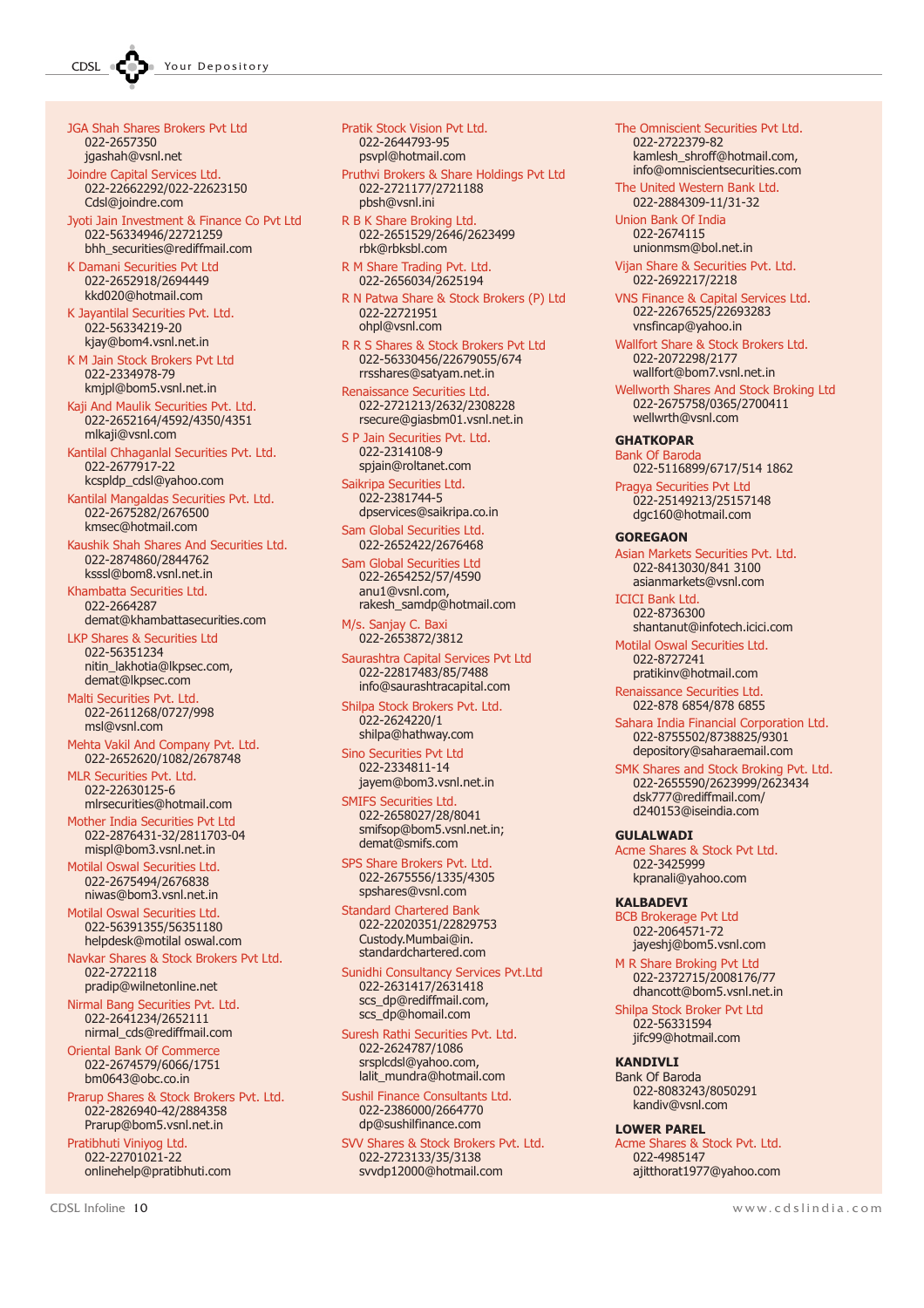CDSL **COD** Your Depository

#### Asit C Mehta Investment Intermediates Ltd.

022-4982000 sskidp@sski.co.in

B R Jalan Securities Pvt Ltd 022-4988844 bonanza@bom4.vsnl.net.in

Emkay Share & Stock Brokers Pvt Ltd. 022-4606690/4904696 emk@bom5.vsnl.net.in

### HDFC Bank Ltd.

022-24910492/24961616 sunil.rodrigues@hdfcbank.com; yogesh.gadgil@hdfcbank.com

Standard Chartered Bank Ltd. 022-4910076/4910078 Poornima.Natarajan@in. standardchartered.com

### MAHALAXMI

H T Nanavati Securities Pvt Ltd. 022-3002999 vikas.gandhi@refcosify.com

### ICICI Bank Ltd.

022-4924100/022-4906868/6884 bosep@icici.com;rambk@icici.com

### **MAHTM**

Motilal Oswal Securities Ltd. 022-4453652

#### MALAD

B R Jalan Securities Pvt Ltd. 022-2675997 brjalan@vsnl.net

Inventure Growth & Securities Ltd. 022-8816159/8888270/71

Motilal Oswal Securities Ltd. 022-8440640/022-8881533 nebula@bom8.vsnl.net.in, nebula@rajkosh.com

Pashupati Capital Services Pvt. Ltd. 022-28800407/28809549 pashpati@vsnl.net

### **MATUNGA**

Grishma Securities Pvt Ltd. 022-24012553/4 info@grishma.com

### MULUND

Acme Shares & Stock Pvt Ltd. 022 5620231 melsheri@vsnl.com

Motilal Oswal Securities Ltd. 022-5926040 argl@vsnl.com

### NARIMAN POINT

ABN Amro Bank N.V 022-2812527/28/29 krishnan.natrajan@ap.abnamro.com

Birla Sun Life Securities Ltd. 022-2360000 pzaveri@birlasec.com

Birla Sunlife Securities Ltd. 022-56360148 rajendra@birlasec.com

CLSA India Ltd. 022-2841348 shivram.ranganath@clsa.com

Dalal & Broacha Stock Broking Pvt. Ltd. 022-22044805/22822992 dbcds@vsnl.com; dalal\_broacha@hotmail.com

DBS Capital Markets Pvt Ltd. 022 2852580-81 dbscapital@dbsclub.com

Indsec Securities and Finance Ltd. 022-2046753/2822362 rrao@indsec.com

Keynote Capitals Ltd. 022-2025230 keynote@vsnl.com, kaunil@yahoo.com

Maheshwari Equity Brokers Pvt. Ltd.

022-2042514/2872539 mebpl@vsnl.net, manishakg@hotmail.com

Prabhudas Lilladher Pvt Ltd. 022-56322222/2520 cdsl@plindia.com

Rashi Equisearch Pvt. Ltd. 022-2044270/259 info@rashiequisearch.com

### PAREL

Kantilal Chhaganlal Securities Pvt Ltd. 022-24122140/24138556 chauhan\_investments@yahoo.com

### POWAI

Asit C. Mehta Investment Intermediates Ltd.

022-857 7898/7614-16 acmiil\_cdsl@hotmail.com PYDHUNIE

Motilal Oswal Securities Ltd. 022-3448104/1057

REAY ROAD

Reliance Capital Ltd. 022-56631787 mohan\_vellore@ril.com, madan\_chaturvedi@ril.com

### **STON**

Mukesh Babu Securities Ltd. 12-A /1 , New Sion Co-Op Hsg,,,400022 022-4018218-9/022-4078158/8206 mbsll@bom2.vsnl.net.in

### VILE PARLE

DJS Stock And Shares Ltd. 022-6185011/022-6103594 disstock@hotmail.com

### VIKHROLI

Stock Holding Corporation Of India Ltd. (Institutional ) 022-5795246/5779622 -29 cdslinst1@rediffmail.com

Stock Holding Corporation Of India Ltd.

(Retail) 022-5795261/5779622-29 cdslrtl@stockholding.com

### WALKESHWAR

B R Jalan Securities Pvt Ltd-Walkeshwar 022-3613415/2553/3674460

WORLI

Citibank N.A. 022-4949275/4167 settlements.custody-india@citicorp.com Kotak Securities art Secarities<br>022-56617040 tejas.doshi@kotak.com, ravi.shetty@kotak.com

The Hongkong And Shanghai Banking Corpn. Ltd. 022-4980000/4917033/28

bomcnc1@hsbc.co.in, bomcnc2@hsbc.co.in

Motilal Oswal Securities Ltd-Fort F-11, Everest, 7th Floor,,,,400034 022-4612481/ gokani@rediffmail.com

### ABU ROAD

S P Jain Securites Pvt Ltd. 02974-220912/02974 223268 spjain@roltanet.com

### AGRA

Seema Securities Private Limited 0562-351230/1061 agssi@nde.vsnl.net.in

### AHMEDABAD

Bank Of India 079-6561984 BCB Brokerage Pvt Ltd. 079-6640022/33/44/55 ratnakarsec@icenet.net Gandhi Securities & Investment Pvt Ltd. 02764-22817

### OTHER CITIES

Money Care Securities And Financial Services Ltd 079-6561700/6561923 mcsahd@vsnl.com Navkar Share & Stock Brokers Pvt Ltd 079-6403629/49/6446166 pradip@wilnetonline.net Renaissance Securities Ltd 079-2167976/2176660

SDFC Securities Ltd. 079-6400140/6400740 sdfc\_ahd@yahoo.co.in

Shah Investor's Home Limited 079-6405001-02/6564360 sihl@icenet.net

The Stock Exchange, Ahmedabad 079-6307971/77 ase@adl.vsnl.net.in, vijayrupadhyay@hotmail.com

### AHMEDNAGAR

Nagar Urban Co-Operative Bank Ltd., Ahmednagar 0241-343641/642/345 385 nagarbank@vsnl.com

### AKOLA

Motilal Oswal Securities Ltd 0724-430795/304 The Akola Janata Commercial Coop. Bank Ltd, Akola

0724-430012/430241/639 akl\_akljbmnb@sancharnet.in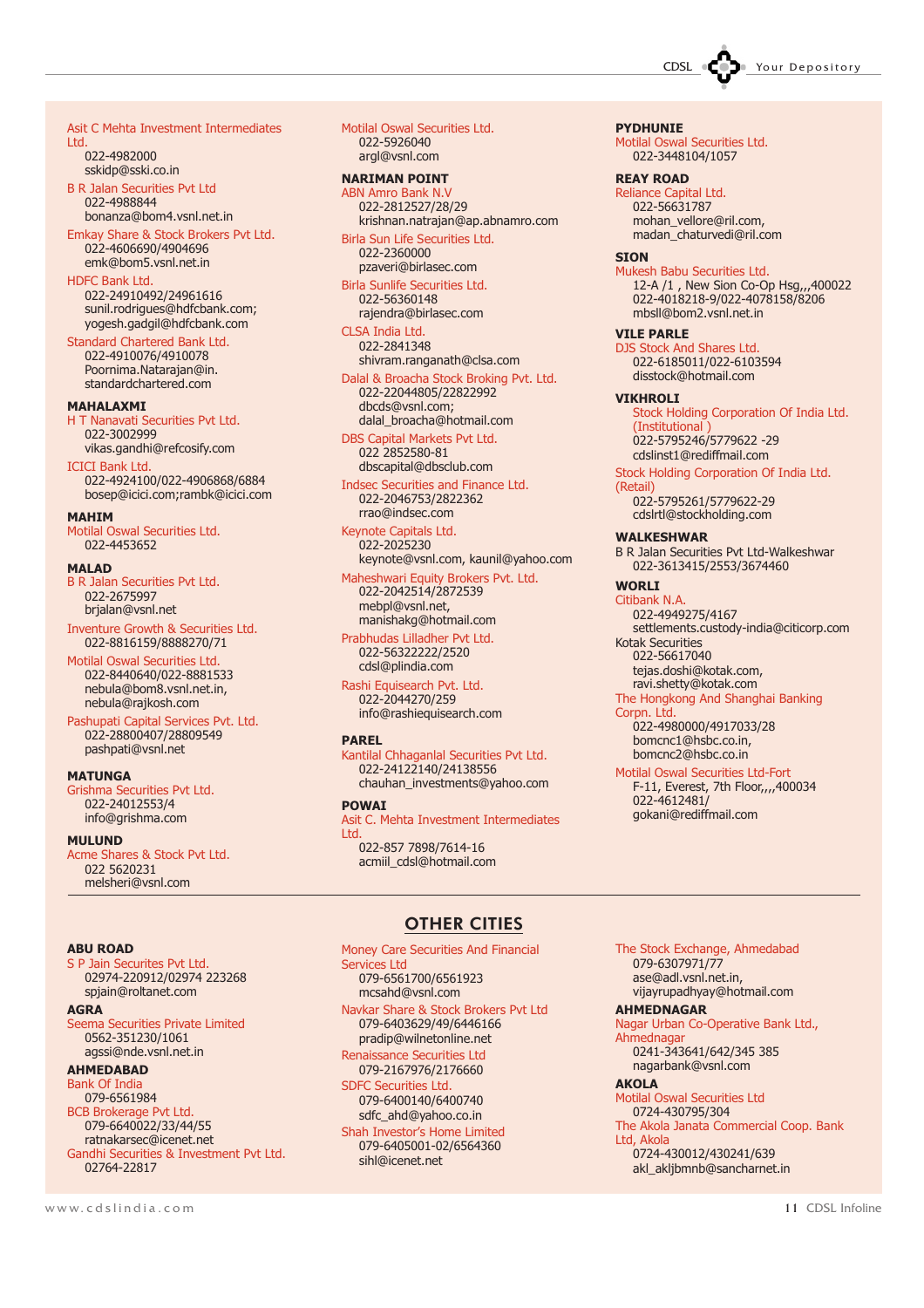### ALLAHABAD Asit C. Mehta Investment Intermediates Ltd 0532-460822 **ALWAR** Acme Shares & Stock Pvt Ltd 0144-333364/338935 vsat\_nse@yahoo.com Hem Securities Ltd. 0144-703041/075/337175 The Bank Of Rajasthan Ltd. 0144-701747 cralwar@rajbank.com AMBALA CANTT S P Jain Securities Pvt Ltd. 0171-2642936/3935/2644935 spjain@roltanet.com **ANAND** H T Nanavati Securities Pvt Ltd 02692-40439/41412/55408 reghupal@rediffmail.com Navkar Share & Stockbrokers Pvt Ltd. 02692-61888/62714 pradip@wilnetonline.net **BALOTRA** S P Jain Securities Pvt Ltd. 02988-223800/222475 matajiblt@sify.com BANGALORE Bangalore Stock Exchange Limited 080-2278314/8315/8317 edbgse@vsnl.com Bank Of India 080-2280367 boiblrdpo@vsnl.net Churiwala Securities (P) Ltd 080-344327/3750/3930 Stock Holding Corporation Of India Ltd 080-2995246 nirmalreddy@stockholding.com; umasri@stockholding.com BAREILLY Siddhi Shares Private Ltd 0581-429344/429352 BATHINDA K & A Securities Pvt Ltd. 0164-253136/252459 gsodhi@glide.net.in **BEAWAR** The Bank Of Rajasthan - Beawar 01462-58813/57402 beawar@rajbank.com BELGAUM Asit C Mehta Investment Intermediates **Ltd.** 0831-466432/421956 BHARATPUR Hem Securities Ltd 05644-31106-07 **BHARUCH** Gandhi Securities & Investments Pvt. Ltd.- Bharuch Branch 02642-62140 priti@narmada.net.in BHAVNAGAR Acme Shares & Stock Pvt Ltd. 0278-2421653/67/2411751-52 miteshnt\_quj@sancharnet.in

Inventure Growth & Securities Ltd. 02849-8327381/8244525 abnpatel@hotmail.com BHILWARA Suresh Rathi Securities Pvt Ltd. 01482-25198 manohar6@sacharnet.in The Bank Of Rajasthan Ltd 01482-26242 bhilwaramain@rajbank.com BHIWANDI Renaissance Securities Ltd 022-913-55200 **BHOPAL** S P Jain Securities Pvt Ltd. 0755-552625/577722 nsbl@sify.com BHUBANESWAR Sam Global Securities Ltd 0674-575008/404/575703 The Bank Of Rajasthan Ltd 0674-532326 bhubneshwar@rajbank.com BIKANER Hem Securities Ltd 0151-2544002/2200466 brbagree@rediffmail.com Suresh Rathi Securities Pvt Ltd 0151-520297 The Bank Of Rajasthan Ltd. 0151-271626/232744 kgbikaner@rajbank.com BORSAD Navkar Share & Stock Brokers Pvt Ltd. 02696-22600 pradip@wilnetonline.net CHANDIGARH K & A Securities Pvt Ltd. 0172-704198/4298/704398 vkumar@glide.net.in The Bank Of Rajasthan Ltd. 0172-702784 chandigarh@rajbank.com Uttam Financial Services Ltd. 0172-301670 nsebse@vsnl.com **CHENNAI** Bank Of India - Chennai 044-5229346-48/EXTN: 210 boizosz@md2.vsnl.net BCB Brokerage Pvt Ltd. 044-6426323/6426659 shhkumar@eth.net Bright Shares And Stocks Pvt. Ltd. 044-4620028-29 bright\_dp@vsnl.net DJS Stock And Shares Ltd. 044-5250715/5215515 Madras Stock Exchange Limited 044-5228951/5224392/4393 mseed@md3.vsnl.net.in Stock Holding Corporation Of India Ltd 044-5340725 The Bank Of Rajasthan Ltd. 044-8213222 chennai@rajbank.com **CHITTORGARH** 

Shilpa Stock Brokers Pvt Ltd. 01472-42278-79 sargam1@sancharnet.in

**CHURU** Suresh Rathi Securities P Ltd. 01562-52339 **COCHIN** Cochin Stock Brokers Limited 0484-01898/3913/400044 netincse@md3.vsnl.net.in **COIMBATORE** DJS Stock And Shares Ltd 0422-211487/210369 annam123@eth.net **CUTTACK** Gandhi Securities & Investment Pvt Ltd. 0671-619036/628189 gsicut@dte.vsnl.net.in/ gsicut@satyam.net.in **DAHOD** ISJ Securities Pvt Ltd. 0267-321478 **DEHRADUN** Anand Rathi Securities Pvt Ltd 0135- Globe Capital Market Ltd. 0135-2659752/4739/2710238 skundaliya@hotmail.com Globe Capital Markets Ltd. 0135-2626117/2625134 Motilal Oswal Securities Ltd 0135-653860/659752 sainath@nde.vsnl.net.in Uttam Financial Services Ltd. 0135-621442/625537 afspl@sancharnet.in, afspl\_doon@yahoo.com DHANBAD Sam Global Securities Ltd. 0326-2461028 rakesh\_samdp@hotmail.com DHORAJI B M Gandhi Securities Pvt Ltd. 282430/31/3288 krfinstock@rediffmail.com DHULE Motilal Oswal Securities Ltd 02562-41781/41881 Sykes & Ray Equities (I) Ltd. 0256-233968 venktesh@vsnl.com DOMBTVLT Anand Rathi Securities Pvt Ltd. 0251-441788/452179 krm@bom7.vsnl.net.in Gupta Equities Pvt Ltd. Dombivli-421201 0251-890923 FARIDABAD The Bank Of Rajasthan Ltd. 0129-5413147/5415277 faridabad@rajbank.com **GANGAPUR** The Bank Of Rajasthan Ltd. 07463-34051 roindore@rajbank.com **GAYA** Uttam Financial Services Ltd. 0631-435868/42903 nsebse@vsnl.com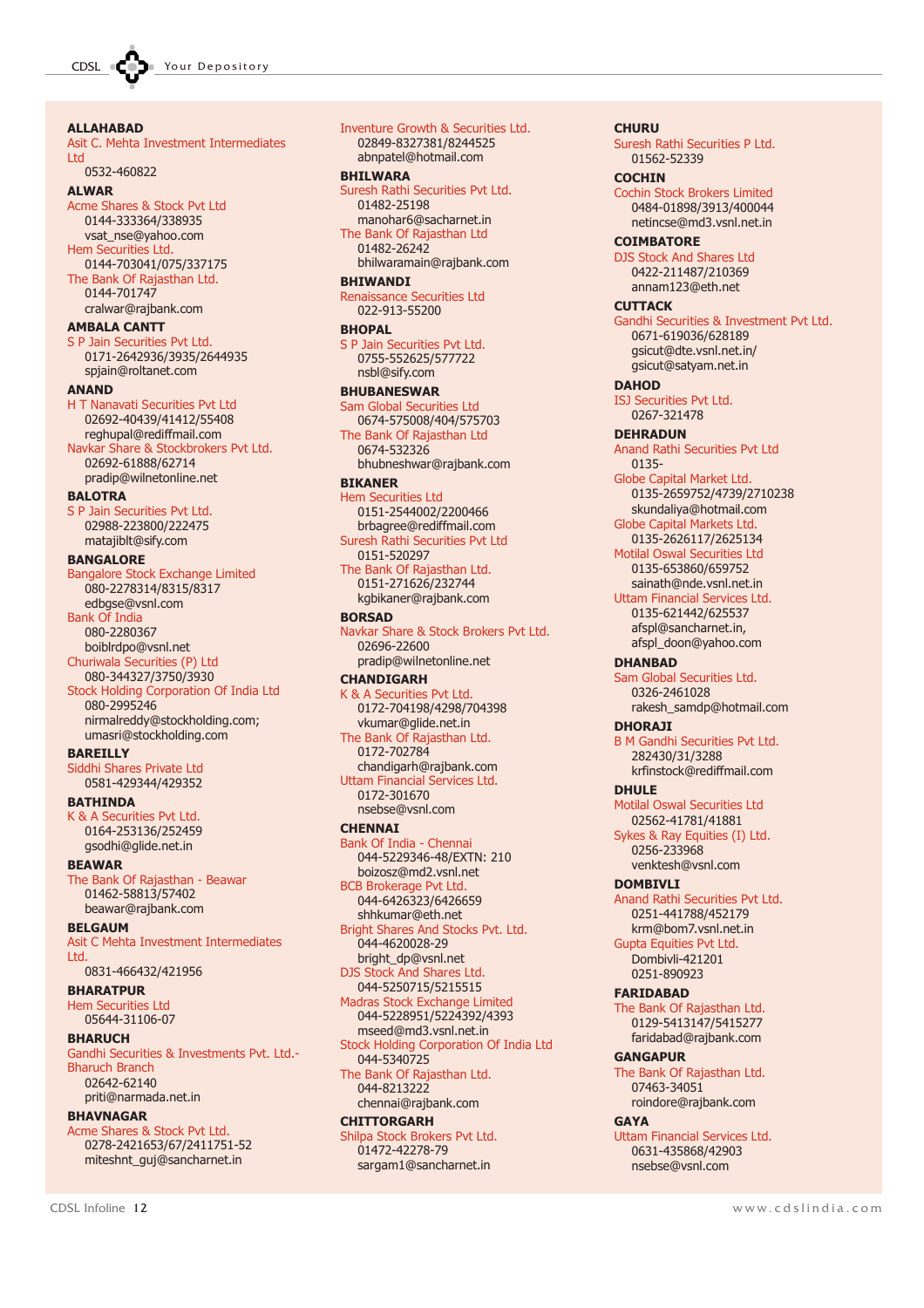CDSL Control Your Depository

**GUNA** Churiwala Securities Pvt Ltd 07542-56078 sg\_invest@mantramail.com **GUWAHATI** Hem Securities Ltd. 0361-2519054-56 amolakshaya@hotmail.com ISJ Securities Pvt Ltd. 0361-636937-38 State Bank Of India 0361-540348/2778/637726 sbichebr1@sanchernet.in GWALIOR Hem Securities Ltd. 0751-436464/565/576363 shiva\_aim@rediffmail.com Renaissance Securities Ltd 0751-431950 HALDWANI Sam Global Securities Ltd. 05946-25328/28788 HANUMANGARH Suresh Rathi Securities Pvt Ltd HARDWAR Motilal Oswal Securities Ltd. 0133-450930 ajit\_tomar@hotmail.com HINDAUN Hem Securities Ltd 30632/31352/31905 kamleshgm@yahoo.com **HISSAR** Sam Global Securities Ltd 01662-39045/37745 Smk Shares And Stock Broking Pvt Ltd 01662-31084 **HOSPET** Motilal Oswal Securities Ltd. 27718 **HURLT** Gupta Equities Pvt Ltd. 0836-269948/269951 sachirao@hotmail.com, sachirao@yahoo.com Motilal Oswal Securities Ltd. 0836-369487 karthikinvser@rediffmail.com HYDERABAD BNR Capital Services Pvt Ltd. 040-4755239/4755240 CIL Securities Limited 040-3203155/3203149 advisors@cilsecurities.com Karvy Consultants Limited 040-3325518/3312454 um.sec@karvy.com PCS Securities Limited 040-24606517/55506695 pcsslh@rediffmail.com, pcsslhy@yahoo.com Stock Holding Corporation Of India Ltd 040-322 2645 komal\_nair@stockholding.com The Bank Of Rajasthan Ltd 040-4745920/4743654 hyderabad@rajbank.com The Hyderabad Stock Exchange Ltd 040-55510814/040-55510812

raju7170@yahoo.co.uk ICHALKRANJI

Renaissance Securities Ltd 0230-421934/421935 klp\_srinvest@sancharnet.in INDORE Anand Rathi Securities Pvt Ltd. 0731-565975/563127 suyogsec@sancharnet.in

K M Jain Stock Brokers Pvt Ltd. 0731-529104 floraindore@hotmail.com M/s. Sanjay C Baxi scbaxi@vsnl.net MPSE Securities Ltd 0731-432842-48 mpseind@sancharnet.in State Bank Of India 0731-702736 sbiinddemat@sancharnet.in

State Bank Of Indore 0731-548318/544464 The Bank Of Rajasthan Ltd 0731-533062

mgroadindore@rajbank.com

**JABALPUR** Acme Share & Stock Pvt Ltd.

0761-315646/507142 malikjbp@hotmail.com JAIPUR

Alankit Assignments Ltd. 0141-2374531-34 alankitjpr@alankit.com Anand Rathi Securities Pvt Ltd. 0141-370352 pkgdemat@datainfosys.net Hem Securities Ltd

0141-378608 hcj@tantramail.com, hcj@datainfosys.net Indus Portfolio Pvt. Ltd. 0141-400630

dp@indusinvest.com JSEL Securities Limited 0141-2720367/2545944 jselsl@datainfosys.net

Renaissance Securities Ltd. 0141-406820 Suresh Rathi Securities Pvt Ltd. 0141-520682

singhrajpr@yahoo.com The Bank Of Rajasthan 0141-369445/372221 miroadjaipur@rajbank.com The Bank Of Rajasthan 0141-2370556

depository@rajbank.com **JALANDHAR** 

H.T. Nanavati Securities Pvt. Ltd 0181-226964/227469

**JALGAON** Asit C Mehta Inv Intermediates Ltd. 0257-226743/225885

skwani@bom6.vsnl.net.in JAMNAGAR

BRK Shares & Stk Brokers P Ltd. 0288-553310/92180 jam\_poonam@sify.com Motilal Oswal Securities Ltd

0288-661246/248 SVV Shares & Stock Brokers Pvt Ltd. 0288-550821/592040/45 JHUNJHUNU Suresh Rathi Securities Pvt Ltd 01592-32355/01592-38727 nitin601@hotmail.com JODHPUR Motilal Oswal Securities Ltd 0291-441382/383 marusec@wilnetonline.net, marusec@sancharnet.in Renaissance Securities Limited 0291-612374 Renaissance Securities Limited 0291-628619/719 Suresh Rathi Securities Pvt. Ltd 0291-636171 sharads80@hotmail.com The Bank Of Rajasthan Ltd. 0291-627365 sgjodhpur@rajbank.com **JUNAGADH** Ajay Natavarlal Securities Pvt Ltd. 0285-2651482 ansl405@hotmail.com, ansl405@yahoo.com B M Gandhi Securities Pvt Ltd. 0285-2655447/2655847 ralalcheta@gnfconline.net KANPUR Siddhi Shares Private Limited 0512-305203 srfl@vsnl.net State Bank Of India 0512-303123/874 sbidpsu@sancharnet.in KHAMBHAT Acme Shares & Stock Pvt Ltd. 02698-24401-02 mscs@icenet.net Navkar Share & Stock Brokers Pvt Ltd. 02698-20565 pradip@wilnetonline.net **KOLHAPUR** Motilal Oswal Securities Ltd. 0231-660713/650171 klp\_tradenet@sancharnet.in Renaissance Securities Ltd 0231-660713/650171 **KOLKATA** Accord Capital Markets Limited 033-4762125/5404/4750828 accord19@vsnl.in Bank Of Baroda 033-24409585/24407518 ballyg@bankofbaroda.com Bank Of India 033-22485703/1973/22485785/4850 boiezit@cal3.vsnl.net.in CD Equisearch Private Limited 033-2805601-02 cdequi@cal.vsnl.net.in Dalmia Securities Limited 033-2806544-49 gb@dalmiasec.com Dimensional Securities Pvt Ltd. 033-2207948/2102650-52 kolkata@dimensional.co.in DJS Stock & Shares Ltd

www.cdslindia.com 13 CDSL Infoline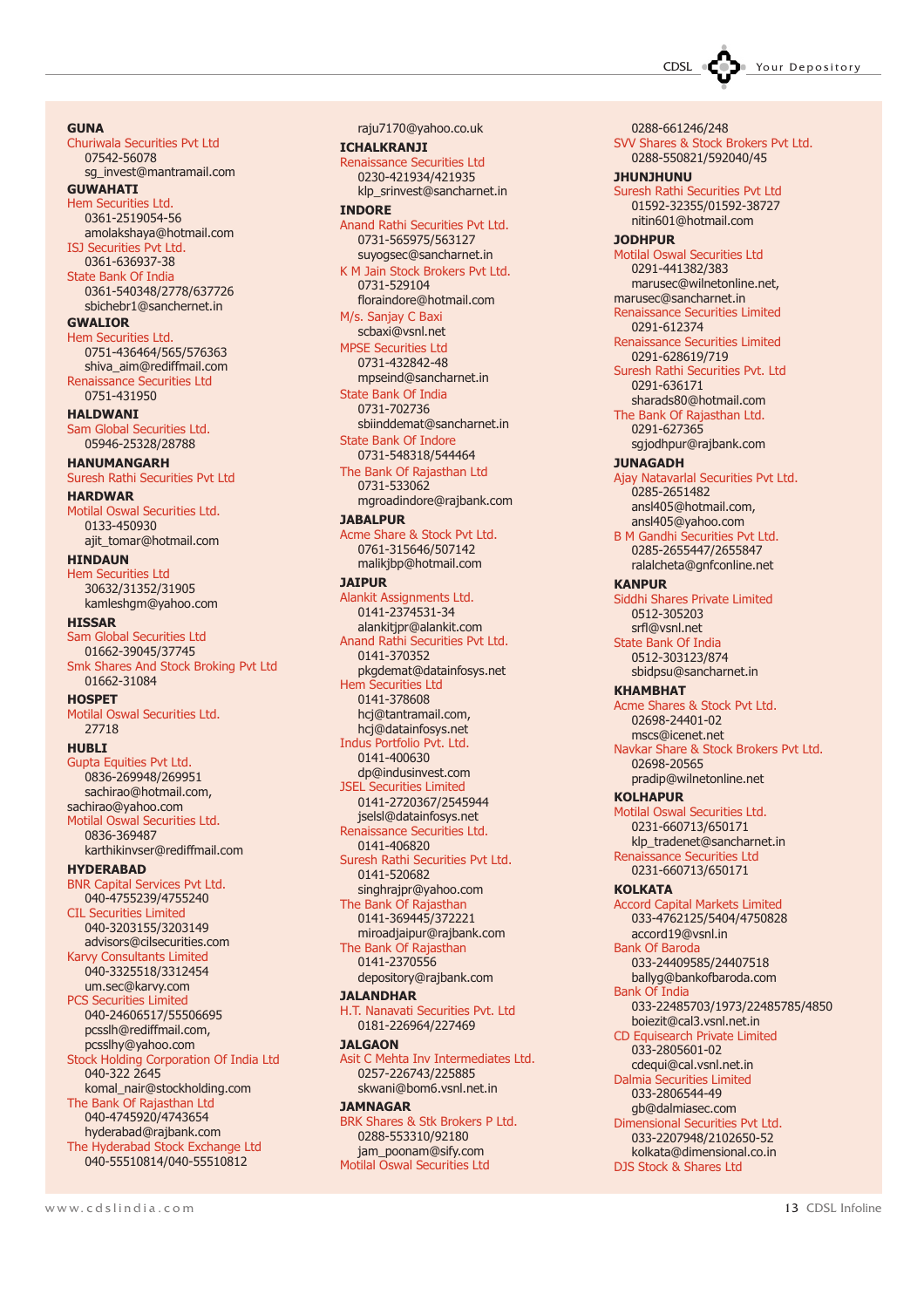033-2206269/2484288 Dynamic Equities Pvt Ltd 033-4742158-62 dynamicequities@hotmail.com East India Securities Limited 033-3345527/5689/3218069 viveka@eisec.com;sanjays@eisec.com G M Bosu & Co Pvt Ltd 033-4662822/4664363 gmbcolk@cal2.vsnl.net.in, gmbcobom@bom7.vsnl.net.in Lohia Securities Limited 033-2108722/2107993/95 samy4200@usa.net M Prasad & Co. Ltd 033-4792700-01 sunspark@cal2.vsnl.net.in R M Share Trading Pvt Ltd. 033-2103860/2103862 Sam Global Securities Ltd 033-2211096/2211097 SKP Securities Limited 033-2828719/8793 skpsec@giascl01.vsnl.net.in Stock Holding Corporation Of India Ltd. 033-2262030 The Bank Of Rajasthan Ltd 033-2377412-13 crcalcutta@rajbank.com Vedika Securities Pvt Ltd 033-2231245/02233642/43 vedika\_@hotmail.com **KOTA** Hem Securities Ltd. 0744-2451026 Hem Securities Ltd. 0744-2421662/8783/2428784 Suresh Rathi Securities Pvt Ltd 0744-361155 The Bank Of Rajasthan Ltd 0744-2364145/2364032 iekota@rajbank.com **LUCKNOW** Anand Rathi Securities Pvt Ltd. 0522-282303/217547/426 richie@avadh.net Asit C Mehta Investment Intermediates Ltd 0522-255022/23/255 005 Motilal Oswal Securities Ltd 0522-2204471-74 Sykes & Ray Equities (I) Ltd 0522-331196 seeta@satyam.net.in, dp@sre.co.in LUDHIANA K & A Securities Pvt Ltd. 0161-2406111/2431419 LSE Securities Limited 0161-412316-18 lse@satyam.net.in State Bank Of India 0161-449080/081 MADURAI DJS Stock & Shares Ltd. 0452-735776/737555

pln@vsnl.com; maduraimahasakthi@hotmail.com **MANGALORE** 

### ISJ Securities Pvt Ltd. 0824-429614 arcadia@vasnet.co.in,

arc\_mangalore@yahoo.co.in Sykes & Ray Equities (India) Ltd.

0824-869477/2218561/737 dp@sre.co.in/colaco@vasnet.co.in **MEERUT** BCB Brokerage Pvt Ltd. 0121-660001/24 ash\_rel@yahoo.com Sam Global Securities Ltd 0121-663644/644529/9684 pahujacap@yahoo.co.in The Bank Of Rajasthan Ltd. 0121-643908 meerut@rajbank.com MITHAPUR B R K Shares & Stk Brokers P Ltd. 02892-24360 Bhavik Rajesh Khandhar Shares & Stock Brokers Pvt Ltd. 02892-26934/9824238220 amimithapur@sify.com MORADABAD Uttam Financial Services Ltd 0591-428721/417908 MUZAFFARPUR B R Jalan Securities Private Ltd 0621-266839/266840 binod@dte.vsnl.net.in **NADIAD** Kisan Ratilal Choksey Shares & Sec Pvt Ltd 0268-29020/24/26 vimalpatel786@homail.com **NAGPUR** Anand Rathi Securities Pvt. Ltd. 0712-814721-25 Kantilal Chhganlal Securities Pvt. Ltd 0712-731922/731923/25 vifco@rediffmail.com Motilal Oswal Securities Ltd 0712-538181 Renaissance Securities Ltd 0712-241062 **NANDURRAR** Motilal Oswal Securities Ltd. 256450/57 gtated@hotmail.com NASIK Asit C. Mehta Investment Intermediates Ltd 0253-454174-75 Kantilal Chhaganlal Securities Pvt Ltd. 0253-572196/5727696 Motilal Oswal Securities Ltd 0253-579201/574782 NAVI MUMBAI Bank Of Baroda 022-7709854/7710951 bobnerul@bol.net.in Inter-Connected Stock Exchange Of India Ltd 022-7812056/58/59/7812062/392-3 isesc@bom3.vsnl.net.in, hbmohanty@iseindia.com Motilal Oswal Securities Ltd. 022-7661278 NEW DELHI Abhipra Capital Limited 011-7247797/98/4564 customercare@abhipra.com; ddp@abhipra.com Alankit Assignments Limited

011-23610220-24/23611846-50

Orbis Securities Pvt Ltd 011-51523764/51523700 vtrehan@indianbulls.com R N Patwa Shares & Stock Brokers (P) Ltd. 011-7420944/7420964 sphpltd@mantraonline.com Sam Global Securities Limited 011-3270790/6190 anul@vsnl.com Sam Global Securities Ltd 011-3270790/6190 rakesh\_samdp@hotmail.com Sam Global Securities Ltd 011-7228354/7433346 Stock Holding Corporation Of India Ltd. 011-3712807 Suresh Rathi Securities Pvt. Ltd 011-3281192 The Bank Of Rajasthan Ltd. 011-5712934/5729817 kbdelhi@rajbank.com The J & K Bank Limited 011-3737940-41/3737948 jkbdpservice@spectranet.com Uttam Financial Services Limited 011-3317228/3326278 nsebse@vsnl.com Zuari Investments Limited 011-6413319/3376/6413386

alankit@alankit.com B R Jalan Securities Private Ltd 011-6968101/6511919/4050 B R Jalan Securities Pvt Ltd. 011-3241992 brjalan@vsnl.net Bank Of India

011-3721843-44/3731113 boindpo@vsnl.net

011-3290007/15/3290006 dhirender.verman@indiatimes.com Exponential Financial Services Pvt Ltd

Jyoti Jain Investment & Finance Co Pvt Ltd 011-24656819-20/24656805 jifco@rediffmail.com K & A Securities Pvt Ltd

011-51603333/51628410-16 kasecurities@yahoo.com Master Capital Services Ltd 011-3738633/3358667 mtl@vsnl.net

011-27477302-305 info@stocks-india.com Express Securities Pvt Ltd 011-3326940/3279479 Fortis Securities Limited 011-51512000/51516326 depository@fortisindia.com Globe Capital Market Limited 011-3720887/89/91/3720891 gcm@del2.vsnl.net.in/ agarwalrachit@hotmail.com IKM Investor Services Ltd 011-5787743/5782301 ikmdmat@yahoo.com Indus Portfolio Private Limited 011-5457390/5449517/9862 dp@indusinvest.com Integrated Master Securities Limited 011-3322136/2143/3322187/2259 imslnt@mantraonline.com/ imsldp@rediffmail.com

**BLB** Limited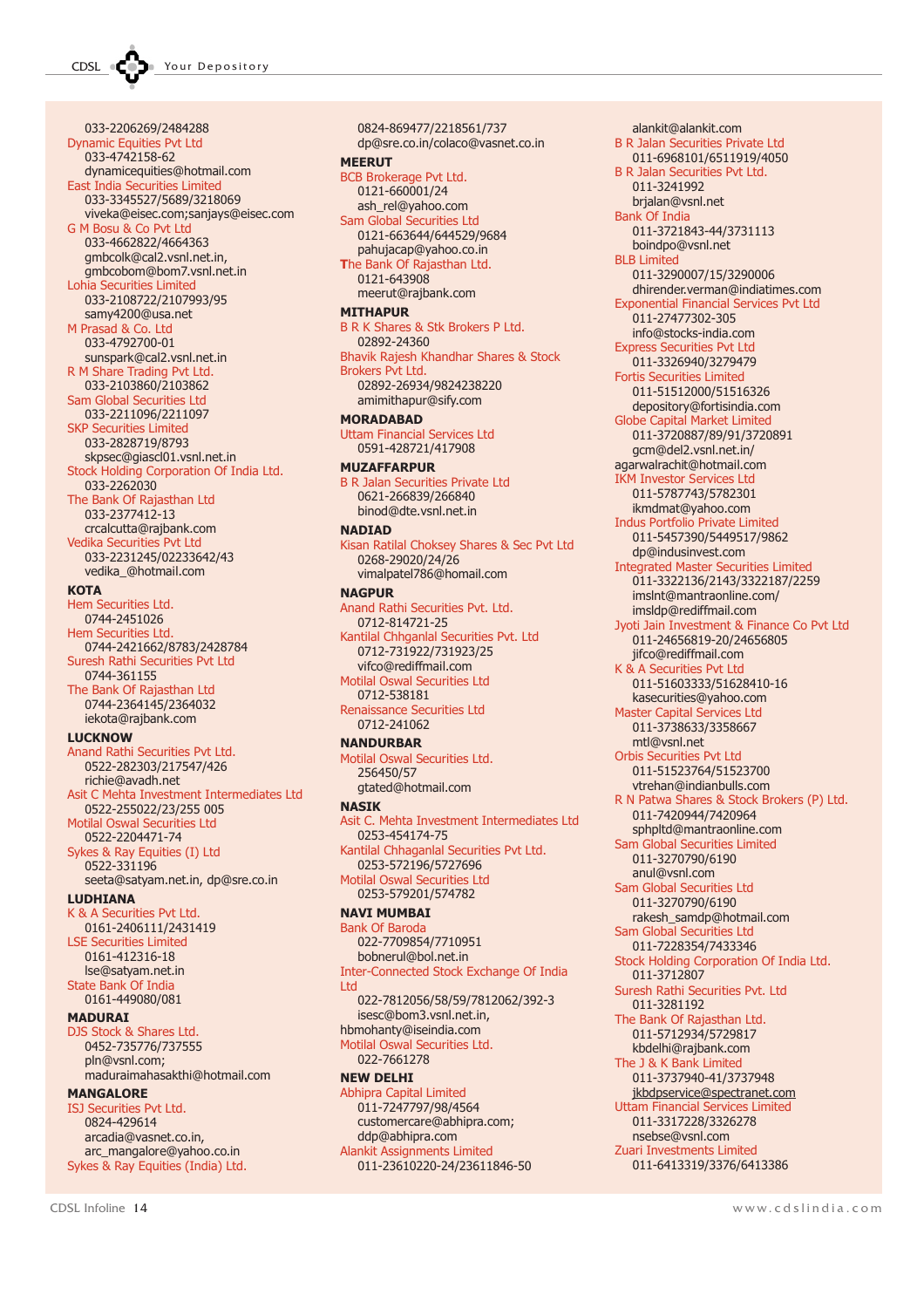CDSL **COD** Your Depository

zuari@vsnl.com

PANIPAT

The Bank Of Rajasthan-Panipat 01742-630192/630493 rodelhi@rajbank.com

PANJIM ISJ Securities Pvt Ltd. 0832-231130

#### **PATNA**

Motilal Oswal Securities Ltd. 0612-201625/26/22 nspl@mail.girija.net.in

PIPARAYA

BCB Brokerage Pvt Ltd. 07576-23232

### PRODDATUR

Renaissance Securities Ltd 08564-43494/57945 vinodkumarv123@rediffmail.com

### **PUNE**

Bank Of Baroda 020-5421255/36997/5445893 paudro@vsnl.net Grishma Securities Pvt Ltd. 020-4019494/516 info@grishma.com PSE Securities Limited

020-4485701-03 punestock@vsnl.com The Cosmos Cooperative Bank Limited 020-4456591/4461114-18

dematcell@ho.cosmosbank.com RAIPUR

### Kantilal Chhaganlal Securities Pvt Ltd.

0771-659071/72/432645 sanjivrathica@yahoo.com Wallfort Share & Stock Brokers Ltd. 0771-535642

### **RA<sub>1</sub>KOT</mark>**

Ajay Natavarlal Securities Pvt Limited 0281-229763/229782 anspl405@hotmail.com

B R K Share & Stock Brokers P Ltd. 0281-476305-06/691320

Rajkot Nagarik Sahkari Bank Limited 0281-233916/917/233 918 savipa@yahoo.com

SKSE Securities Limited 0281-442145/691257 sksel@indiainfo.com

The Bank Of Rajasthan Ltd. romumbai@rajbank.com

### **RANCHI**

Motilal Oswal Securities Ltd. 0651-307350

### RANIGANJ

B R Jalan Securities Private Ltd. 0341-444226 sunsec@vsnl.net

### ROHTAK

The Bank Of Rajasthan Ltd. 01262-54502 rodelhi@rajbank.com

### ROURKELA

Motilal Oswal Securities Ltd. 0661-4640943/3493/4646493 virbhadr@hotmail.com

### SANGAMNER Acme Shares & Stock Pvt Ltd. 02425-25451/25100 gandhiinv@rediffmail.com

### SANGLI

Mangal Keshav Securities Ltd. 0233-327956-58 akniv@vsnl.com, san\_akinv@sancharnet.in

### **SHAMIT**

Sam Global Securities Ltd. 01398-252032/522/250676 navin\_2000@yahoo.com

### STI TGURT

Sykes & Ray Equities (India) Ltd. 0353-2530585/91/2428804 dp@sre.co.in

### **SIROHI**

Rennaisance Securities Ltd. 02972-224314/224315 sirohi@equitywiz.com

### **SIRSA**

IKM Investors Services Ltd. 01666-32011 rangolistock@satyam.net.in

The Bank Of Rajasthan Ltd. 01666-20713 rodelhi@rajbank.com

### SRIGANGANAGAR

Sam Global Securities Ltd. 0154-422093/433001-02 rakesh\_samdp@hotmail.com

Suresh Rathi Securities Pvt Ltd 0154-440383

The Bank Of Rajasthan Ltd 0154-430 359/259/0154-422 903 sriganganagar@rajbank.com

### **SURAT**

BCB Brokerage Pvt Ltd. 0261-7413530/634 dinyarturel@hotmail.com Kisan Ratilal Choksey Shares & Securities Pvt Ltd 0261-7410007/7426867

Motilal Oswal Securities Ltd 0261-419813/435505

S P Jain Securities Pvt Ltd 0261-2364151/2345361 vimaltotla@hotmail.com

Suresh Rathi Securities Pvt Ltd 0261-655670

### **THANE**

Kantilal Chhaganlal Securities Pvt Ltd. 022-25430445/55571305

Mangal Keshav Securities Ltd 022-5470890 mksl@powersurger.net

### THIRUVANANTHAPURAM

Capstocks & Securities (India) Pvt Ltd 0471-2476632/2463735/1745 capstock@vsnl.com

### **THRISSUR**

The South Indian Bank Limited 0487-440388 sib@vsnl.com,

trc\_sibtcbmq@sancharnet.in

TINSUKIA Renaissance Securities Ltd 334622/339062

### UDAIPUR

Emkay Share & Stock Brokers P Ltd. 0294-415405/412276 rcstocks@datainfosys.net, menezes\_kevin@hotmail.com

ISJ Securities Private Ltd 0294-423 611/612/0294-422 181

M/s Sanjay C Baxi-Udaipur 0294-2422162

Renaissance Securities Ltd 0294-526 798 Shilpa Stock Broker Pvt Ltd.

0294-425816/425855 fortsec@sancharnet.in

### Suresh Rathi Securities Pvt Ltd 0294-413088

The Bank Of Rajasthan Ltd 0294-560547/420702 bbudaipur@rajbank.com

### UDIPI

ISJ Securities Pvt Ltd. 08252-34295 nsrao@blr.vsnl.net.in

VADODARA Bank Of Baroda

0265-2225417/2361910 cgzbobcapbar@yahoo.com

### SDFC Securities Limited 0265-2362940/2330 sdfc@technet-

online.com,sdfc\_dp@yahoo.co.in Vadodara Stock Exchange 0265-361534/474/361 973 vse@bnpl.com

#### VAPI

Mangal Keshav Securities Ltd. 02638-439063/434687 mksl@powersurfer.net

### **VARANAST**

Sykes & Rays Equities (I) Ltd. 0542-356569 rajeevpandey@satyam.net.in

### VERAVAL

BRK Share & Stock Broker Pvt Ltd. 02876-43827/959/41759/44005 ajay123123@rediffmail.com

#### VIJAYAWADA

BNR Capital Services Pvt Ltd. 0866-566271/67 vinit@nettlinx.com, supershare@satyam.net.in

BNR Capital Services Pvt Ltd. 0866-577005/571047 vjwkscpl@sancharnet.in, mukesh\_duggi@yahoo.co.uk

### VISAKHAPATNAM

Steel City Securities Limited 0891-549675-80/563580/49681 scsldp@nettlinx.com

### VISNAGAR

Kantilal Mangaldas Sec P Ltd. 02765-276615/34/31167 shreevsn@yahoo.com